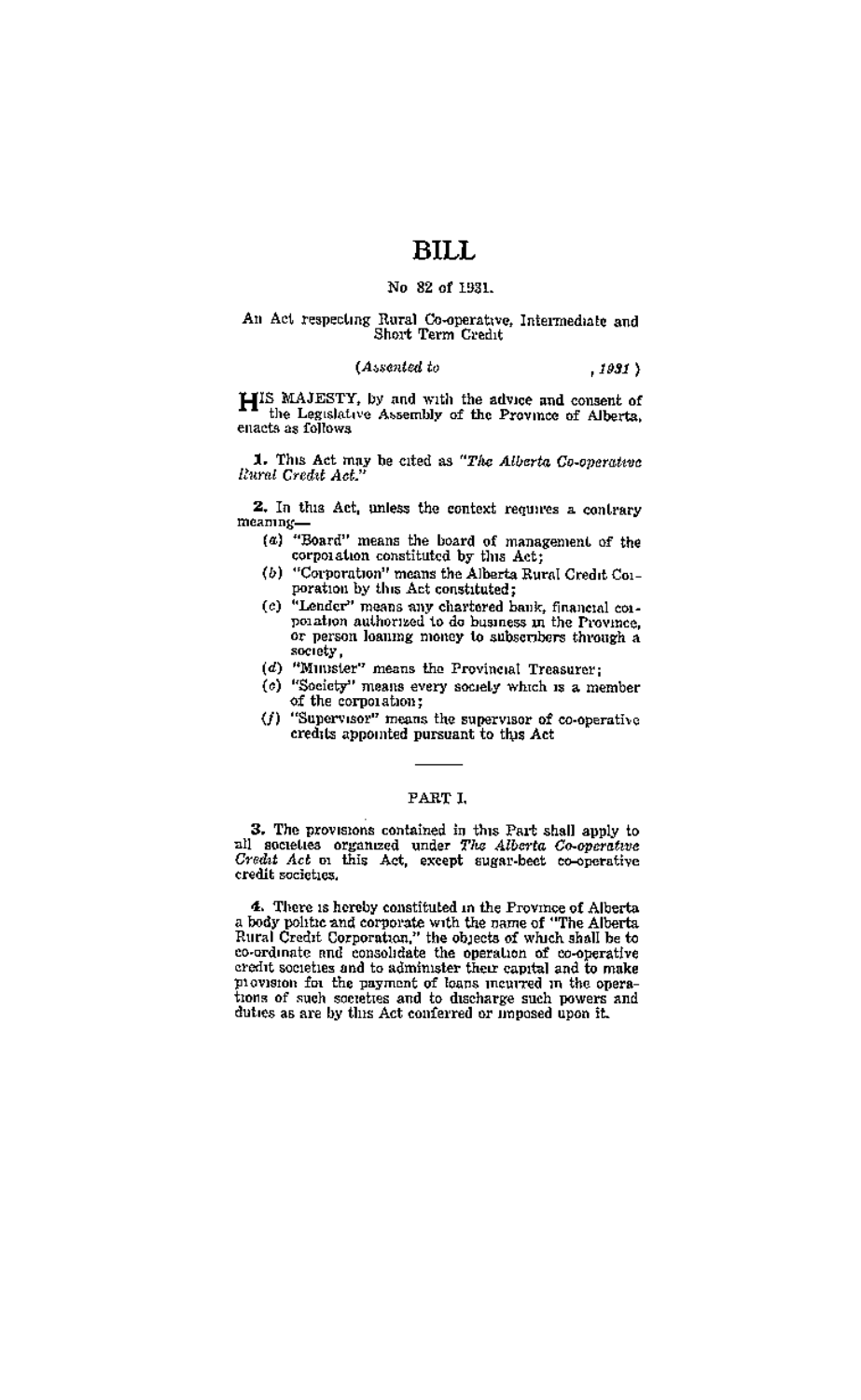5. The members of the corporation shall be, facilly, every society incorporated under The Alberta Go-operative Cradit Act to which this Part applies, which has been approved by the Lacuteuant Governor in Council as a member, except any nousely mem porated as aforesaid, which delivers to the Minister on or before the thirty-first day of July, 1931, a copy of a resolution passed at a duly convened meeting of the society to the effect that sack society objects to becoming a member of the corporation, such copy of the resolution to be certified by the seal of the secosy and the segments of the president and secretary thereof; and secondly, all societies incorporated pursuant to this Act.

6. Immediately after the thirty-first day of July, 1931, the<br>Provincial Tressurer shall deliver to the corporation all<br>moneys, or the investments representing the same, which he shall then hold on account of the capital of any scenety which is a member of the corporation, together with the money, or the investments representing the same, held by lum as the reserve fund established pursuant to the provisions of The Alberta Co-operative Credit Act

7. Each society which is a member of the corporation shall remit to the corporation all sums from time to time received by the society on account of the shares of such society

- 8. The capital of the corporation shall consest of-
	- (a) the capital of each society which is a member of the countration:
	- (b) a contribution by the Government of the Province of an amount equal to the aggregate of the capital<br>of all included societies or the sum of two hundred<br>thousand dollars, whichever is the least

9. The corporation shall issue to each included society<br>one or more share certificates for the amount of the capital for the time being to the credit of such society on account of its capital, and shall issue to the Provincial Treasurei, as representing the Province, one or more share certificates, this Act.

10.-(1) The capital of the corporation shall be invested in all or any of the forms of investment following, namely stocks, debentures and securities of the Government of the Socks, debentures and securities Since the payment of which is guaranteed by the Government<br>of Canada or by any of the Provinces of Canada, and de-<br>bentures of many tof the Provinces of Canada, and de-<br>bentures of any othy, town, willage, manuscrate distr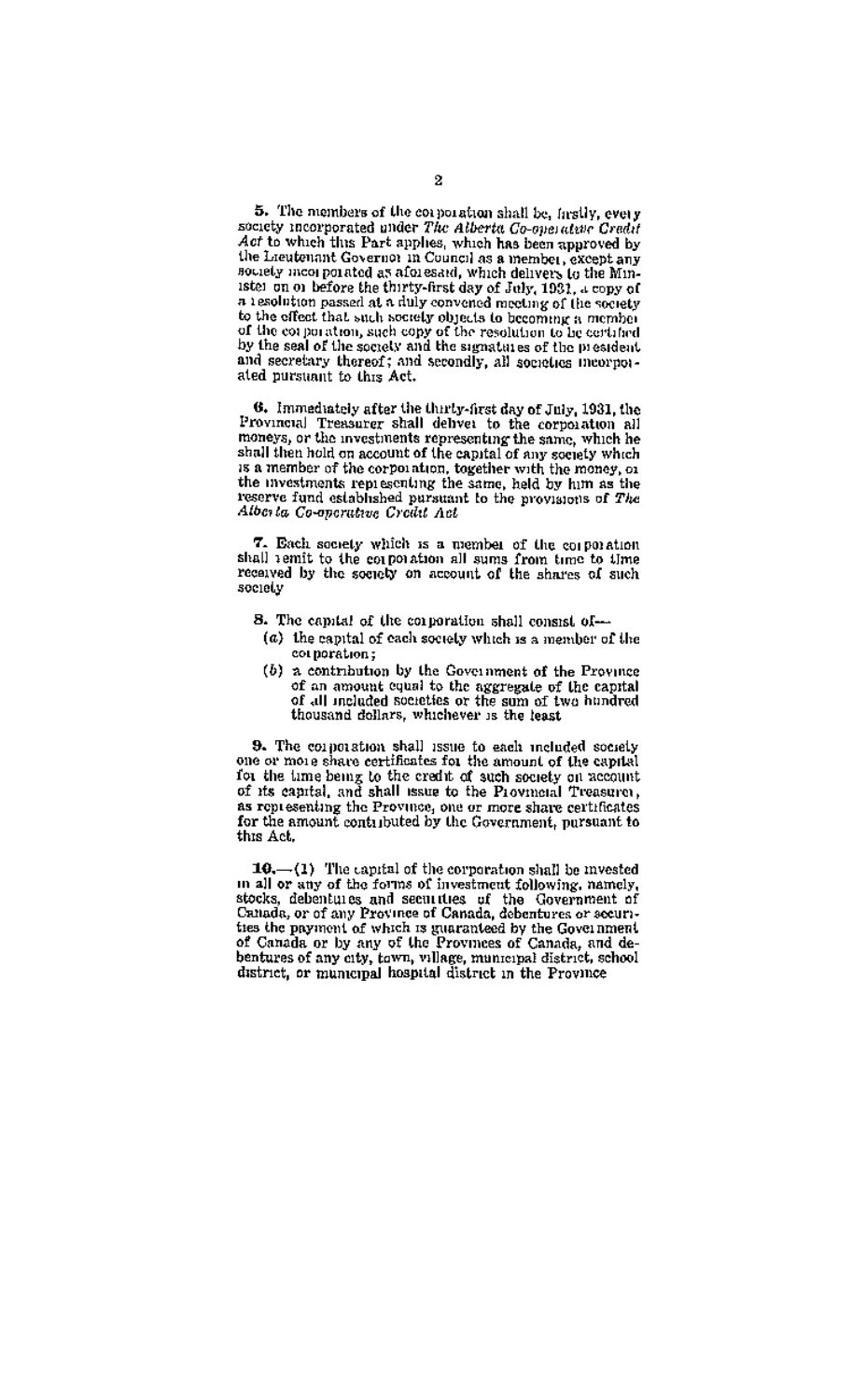(2) The corporation may from time to time and at any tion realize upon any investment so made, and reinvest the<br>proceeds so realized in the same or any other kind of m-<br>vestment authorized by this section without being answerable for our loss occasioned thoughy.

**11.** The capital of the corporation shall be available to the extent that the reserve fund established pursuant to this Act is insulficient for the perpose of paying to the Provincial Theorem Theorem Theorem Theorem Theo made to the member of a society pursuant to this Act or The Alberta Co-operative Creek Act and which is by virtue of the said Acts of either of them guaranteed by the Province

12. Any sums paid out of the capital of the corporation shall be deemed to have been paid as to fifty per centum thereof out of that part of the capital contributed by the Province and as to fifty per centum out of the remainder of the capital of the cornoration

13. The income to arms from the investment of the capital of the corporation shall be dealt with as follows

- (a) Fustly, m providing for the sest of conducting the affairs and business of the corporation:
- (b) Secondly, by transfer of such amounts to the remay from time to time direct, and
- (c) Thirdly, in payment of a dividend on the shares in the capital of the corporation.

14. The corporation shall establish a reserve fund and shall include therein-

- (a) the fund transferred by the Provincial Treasures on account of the reserve fund established under<br>on account of the reserve fund established under<br>The Alberta Co-operative Credit Act,
- (b) the surplus interest on the capital of the cornoration:
- (c) the interest arising from the investment of the reserve fund, and
- (d) all moneys paid to the corporation by the societies on moneys pain to the corporation by the speakers<br>on account of microst charged to members which

15. The reserve fund shall be primarily available for<br>the payment to the Provincial Treasurer for any moneys disbursed by him in respect of any loan made to the memher of a society pursuant to this Act of The Atherta Co-<br>buerning Circlet Act and which is by virtue of the said Acts, measure of the Act and which is by virtue of the said Acts,<br>a) calcule of them, guaranteed by the Province, and re-<br>course shall not be made to the capital for this purpose<br>unless and until the reserve fund is wholly deple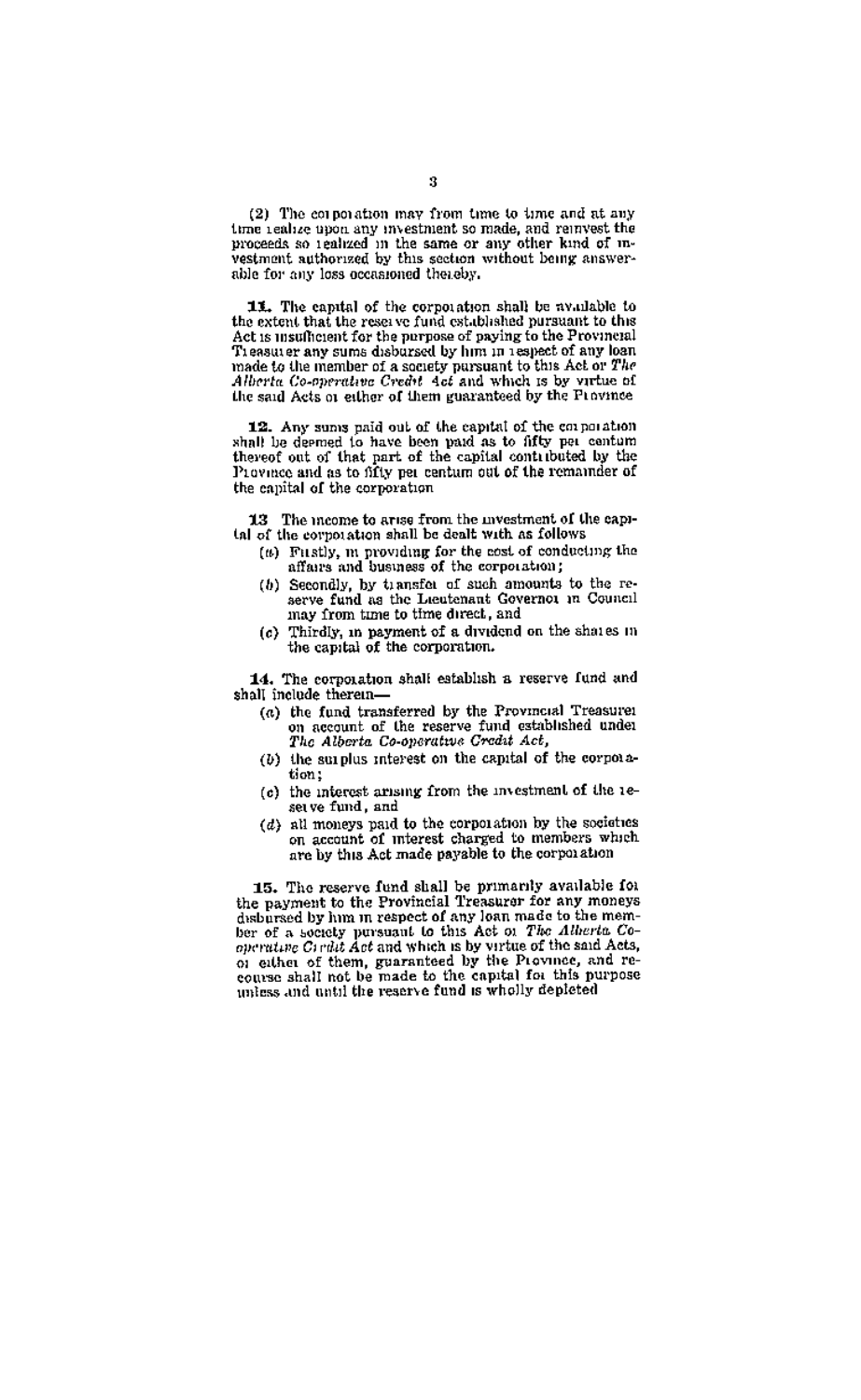16. The reserve fund shall be invested in the same manner as the capital of the copyration and any meaning

17. The affairs and business of the corporation shall be conducted by a board of three, appointed by the Lieutenant Governor in Council, who shall hold office during pleasure, and one of such unembers may be insuranted by the Board of the Provincial Association of Co-aperative

18. The board shall have the powers and duttes which are expressly conferred upon it by this Act and shall have the power to do any act or thing necessary or incidental<br>the power to do any act or thing necessary or incidental<br>to the exercise of performance of any such power or daly

19 The board shall meet at the office of the corporation in each of the months of January, April, July and October m each year and at such other times as may be necessary for the bransaction of the business of the corpersion and whenever recurred so to do by the chairman or by the supervisor.

20. The office of the board shall be at such place in the City of Edmonton as may from time to time be appointed by the Lieutenant Governor in Council.

27. Minutes shall be kept of all meetings of the board and all business transacted thereat and a true copy of such minutes shall be delivered to the Minister within three days after the meeting to which the same relate

22. Two members of the board shall constitute a quorum.

23. With the consent of the Leutenant Governor in Council, the board may appoint a secretary, fix his re-muneration and preseribe his duties

24. The remuneration of the members of the board and allowances for travelling and expenses shall be such as may from time to time be presented by the Leutenant Governor in Council

25. Every society meorporated under The Alberta Co-<br>operative Credit Act which becomes a member of the conoration shall be deemed to have been incorporated under this Act and shall be subject to all the provisions of this Part, and every such secrety, except a sugar-best co-op-<br>erative credit society, which does not become a member<br>of the conporation, shall on the first day of August, 1931,<br>cease to carry on business.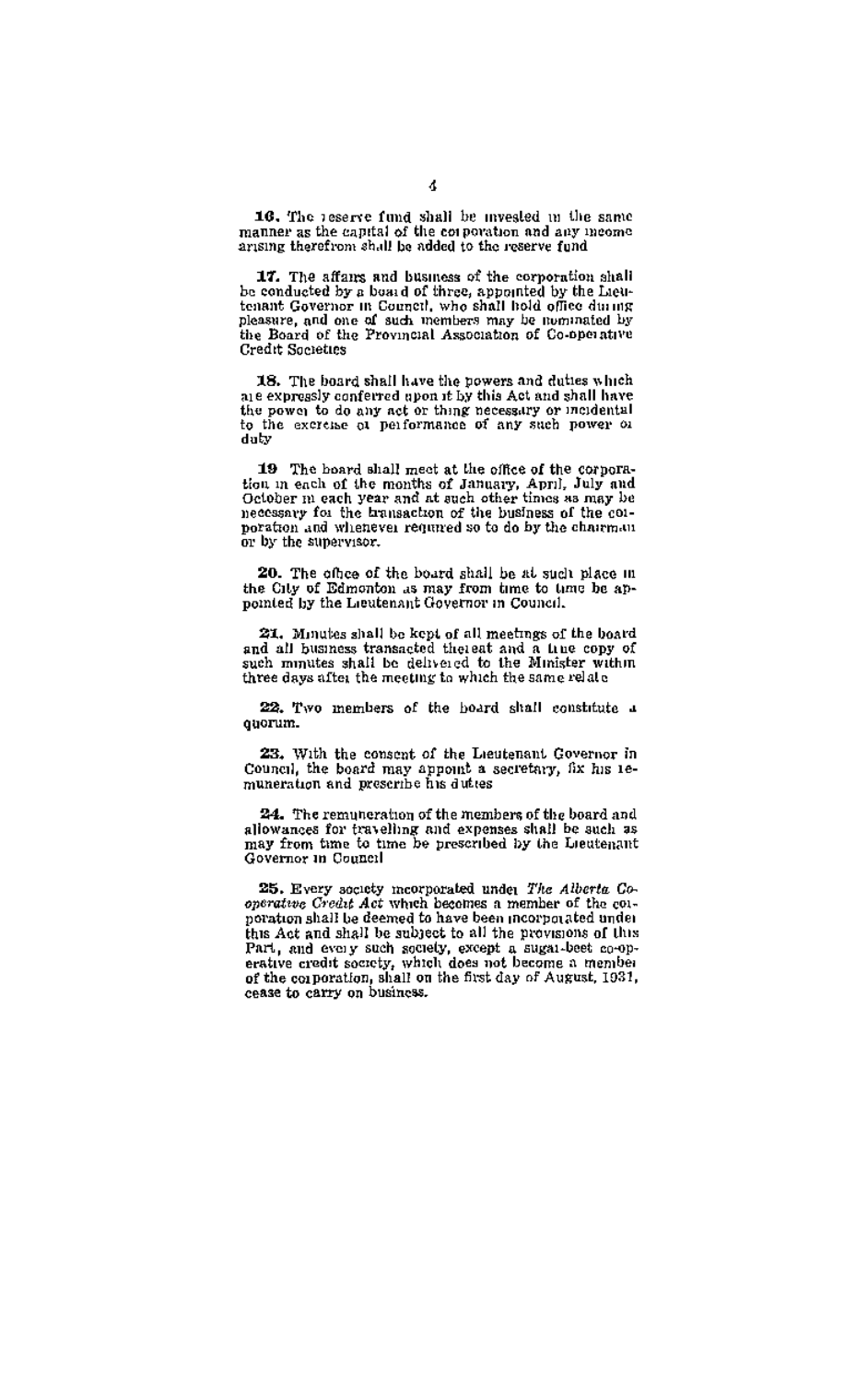26. Any fifteen or more nersons who are engaged in 26. Any fifteen or more persons who are eigenstal of the strength in and short term of persons the state of the strength of the product of the product of the product of the product of the production of the product of the shall have paid at least twenty per centum of the nominal value of such shares and shall have provided for the payment of the balance by making plomissory notes pay-<br>able to the society, begring interest at aix per centum per annum, by four equal consecutive annual matalments, the first of such mataiments to be payable on the first day of January next after the date of incorporation.

27. Upon the application being approved by the board<br>and upon the recommendation of the Provincial Treasure), the Lieutenant Governor in Council may, by order, declare the society to be measporated with such name as shall be set out therein

 $28$ . (1) A certified copy of any Ordes in Council incorporating a society shall be forthwill: delivered to the Registral of Joint Stock Companies, who shall, upon payment of the presented fee, ide the same in his office and experience the steerand area and the control of the steerand and the Alberta Co-operative Credit Secreties' Register," and shall passes a certificate of registration in Form B in the schedule heaeto, and publish a notice of such registration in The Alberta Gazette

(2) Upon registration, the nemons who sign the anplication as well as all persons who may thereafter be-come members of the society, stall become and shall be shows measured and points, summinimum and shall be a body con parate und points, and ahall, subject to the pro-<br>valors of this Act, have all the powers, rights and im-<br>munities vested by law in such bodies

29. Upon meorporation, the provisional directors shall<br>have all the powers and duties conferred or imposed upon<br>directors by this Act until the holding of the first meeting of the somety.

30 Within tharty days after publication in The Alberta Guardie of the notice of incorporation of a rockey, the bets for the purpose of electing directors and completing the organization necessary for the operation of the society.

31. No society shall commence business unless and until at least twenty-five persons engaged in faiming opentil at least twenty-five persons engaged in faiming opentions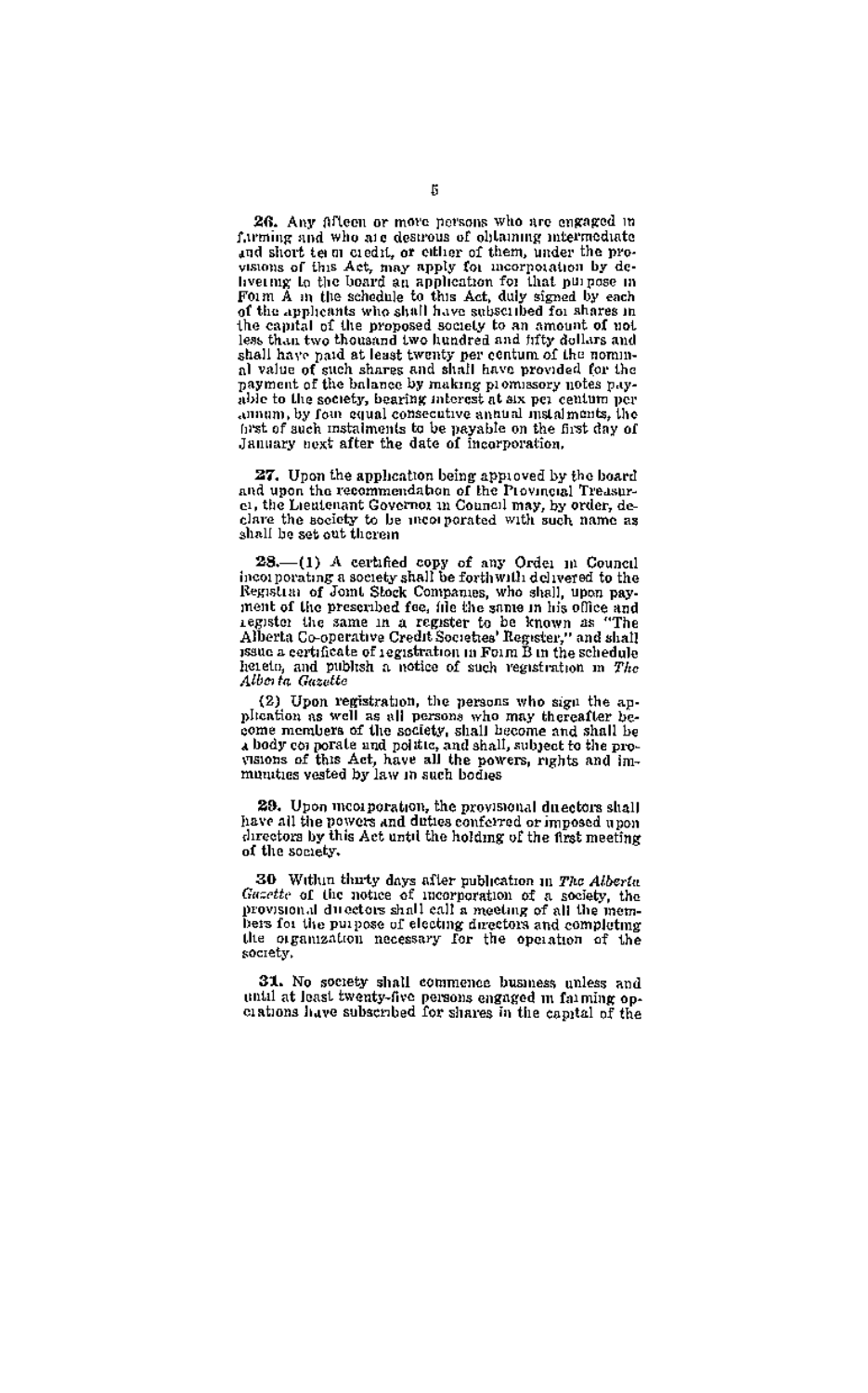society amounting in the whole to not less than three thousand seven hundred and fifty dollars, and unless at least twenty per centum has been paid in cash upon the capital so subscribed

32. Subject to any regulation approved by the Lieutenant Governor in Council in that behalf, there shall be paid to every society established under the provisions of this Act out of any moneys appropriated by the Legislature for that purpose, a grant of twenty-five dollars for the<br>propose of assisting the said society-five dollars for the

33. No society shall be registered under a name identical with that under which any other existing seciety has been registered or so nearly resembling such name as to be likely to deceive.

34. No pemon who is a member of a society shall become a member of any other society, except a sugar-beet gonatu

35. The affairs and business of a society shall be transacted by a board of directors consisting of seven members of the society, four of whom shall be elected by the members only, and three of whom shall be appointed by the rrovincial Treasurer upon tau iccommentation of the<br>supervisor, and the directors decided by the members shall<br>be elected annually and the directors appointed by the<br>Provincial Treasurer shall hold office during his pleaki and all such ducetors shall hold office until his or their successors have been elected or appointed, as the case may be

36. Immediately after the first meeting of the society. the provisional directors shall cause a vetura in writing to be made to the Provincial Treasures setting out the to be many to the *riprement* areastret setting out the<br>names and addresses of the directors elected by the mem-<br>bers and thereupon the Provincial Theaturer shall notify<br>the society of the names of the directors appointed and shall Lattes a notice to be published in The Alberta sociaty

37. No director or other officer of a society, except the secretary-treasurer, shall be paid any salary or fee other than the actual expenses necessarily meuried while at-<br>tending meetings of the board of directors and while engaged upon the transaction of the business of the society

38. Subject to the provisions of this Act, the divect of the seciely are empowered to administer the affairs of the society and to enter into any contract on behalf of the society into which the society may lawfully enter, and to do all now must use society may newtury enter, and to do all<br>acts and things necessary or incidental to the transaction of<br>the affairs and business of the seciety.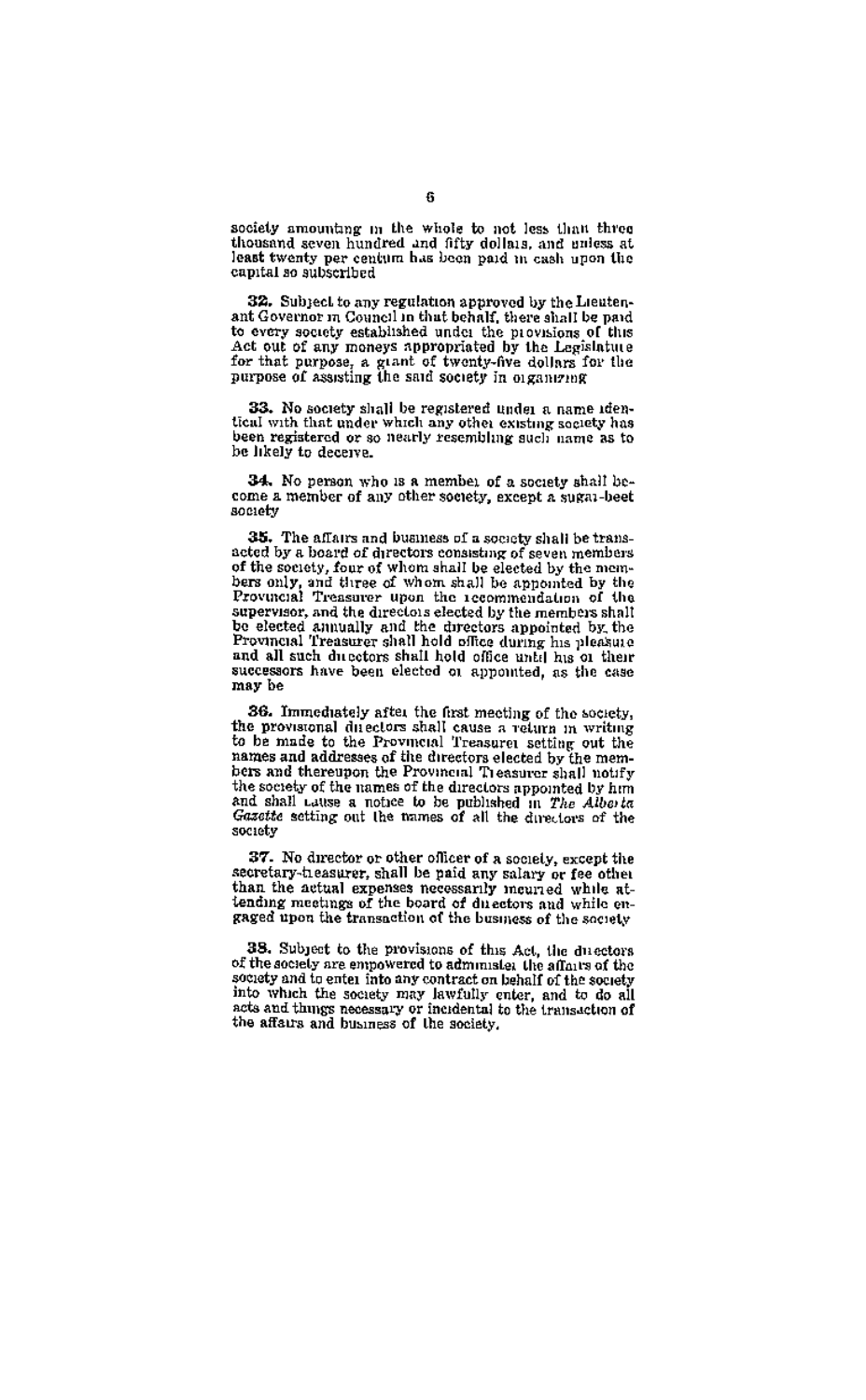39. Five shall be a quorum for a meeting of directors<br>and no business shall be transacted at any such meeting unless a quorum is present

40 .- (1) Subject to the provisions of this Act. the directors may from time to time, by hy-law, provide-

- (a) for the allotment of shares, the making of calls<br>(a) for the allotment of shares, the making of centtration of share certificates, the forfeiture of shares for non-payment, the disposal of forfeited shares and of the proceeds thereof, and the transfer of shares:
- (b) for the declaration and payment of dividends,
- (c) for the appointment. functions and doties of all offices and emphysical controls and unless of any  $atim$
- (d) for the terms and conditions of the engagement of any officer or employee of the society and the termuntion of any such engagement,
- (c) for fixing the time and place for holding any meeting of the society, the calling of regular and special meetings of the directors of the society, the quorum. the requirements as to proxies and the procedure in ail things at such meetings,
- (f) for the imposition and recovery of all penalties and forfestures admitting of requision by by-box:
- (c) for the conduct in all matters and particulars of the affairs of the society,
- (h) for the psyment by the members of an annual membetwhen fee which shall not be more than five dollars.

(2) Every such by-law and every repeal, amendment, or re-enactment of every such by-law shall be submitted at the annual meeting of the society held next after the date of every such enachment, repeal, amendment or re-enactment not commission, and shall have force only inter seen sample.<br>mosting, and in default of confirmation thereat, shall as and<br>from that time cease to have force.

(3) At the annual meeting of the society, any such by-<br>law may be repeated, amended, varied or otherwise dealt with as the meeting may resolve, but no act done or right. accorred under any such by-law shall be propudicially adjoined takes any auch by-law sings be projected

**41.** Every person appointed to an office touching the recept, management or expenditure of money or with the recept of goods, wares or merchandise for the purposes of secoupt or goods, which or material content and a society upon 1he duties of his office, give such security as is deemed sufficient. by the board of directors, which security may be varied in amount or renewed from time to time, and may be in Form G in the schedule hereto.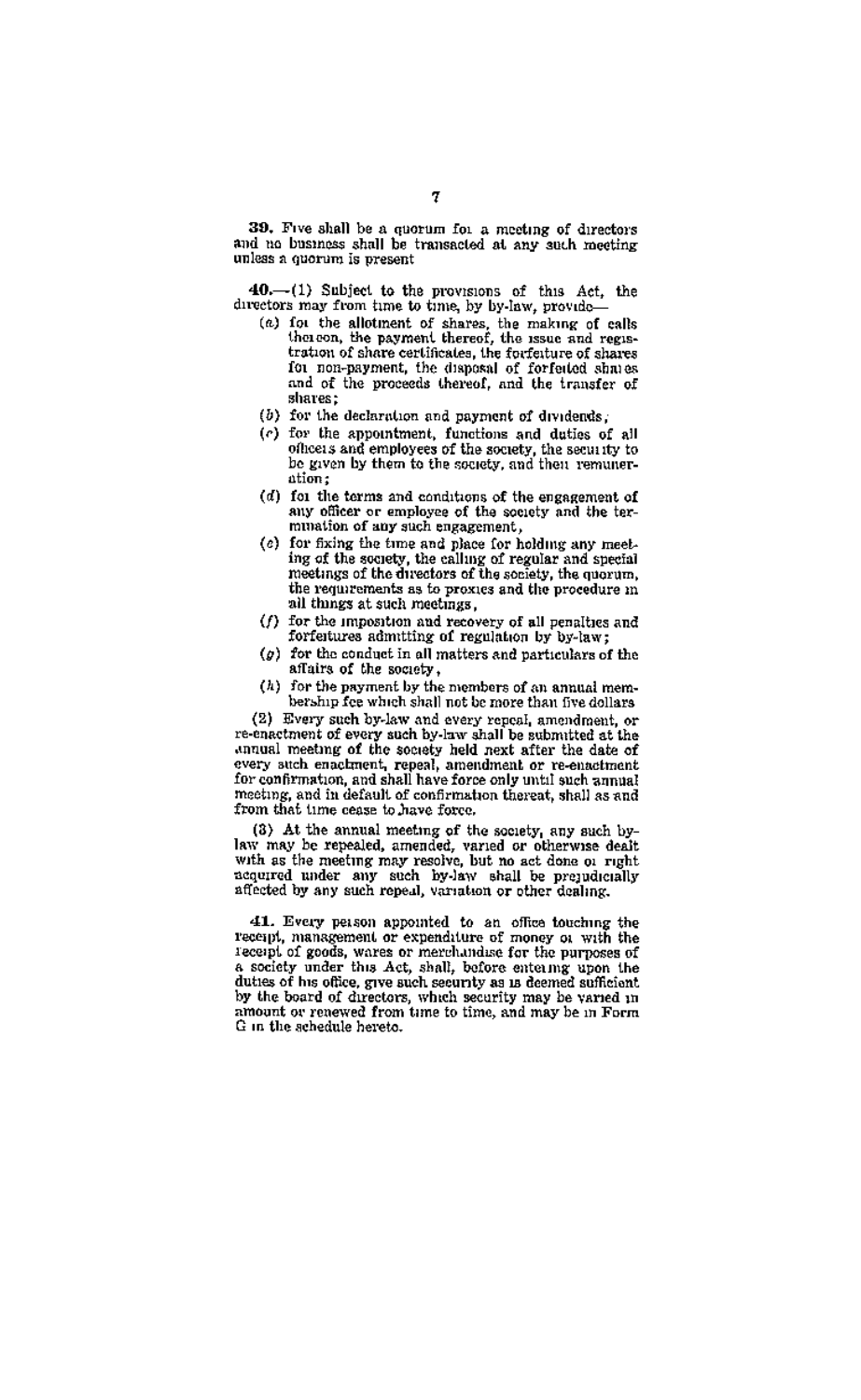42. Every speedy shall hold an annual meeting between the thu treth day of November and the first day of March. the thin teen day of Porcemen and the new ony of matter, and notice of such meeting same be given by the secretaryand place of meeting to every member. by mail addressed to the member's last known post office address, at least ten clear days before the day fixed for such mechany

43,-(1) The revenue recoved by a speaky from interest or other gources shall be applied-

- (d) In payment of the necessary expenses of the society.
- (b) in payment of a dividend on the rend-an stock hold by asterphere of not more than see me cont now annum:
- (c) in accumulating a resorve which may, in the discrotion of the directors, be invested in the same manner as the paid-up capital.

(2) In the event of the dessolution of any somety, any correct the event of the desouthon of any scelety, any<br>securitized reserve shall be divided among the subscribrespectively held by them

44. The powers and dutes of every society shall be-

- (a) to procure for any member of the society, by guaiantes, such intermediate and slowt term leans as be procured for such member having regard to the nature of his operations and his general financial circumstances for farming operations, and more particularly for the following pm poses.
	- (1) The purchase of seed, feed and other farm sunnlies.
	- (ii) The purchase of implements and machinery.
	- (uh) The purchase of cows, houses, sheen, hoes, noultry and other live stock.
	- (iv) The payment of the cost of carrying on any farming, ranching, stock-raising, dairying or other like operations,
	- (y) The payment of the cost of preparing land for cultivation:
	- (vi) The payment of amounts due to a member for shares in the society.
- (b) to act as agent for its members in purchasing goods. chattels, live stock, gram, coal, wood, lumber, meachandise, or any other article or commodity required by its members and in selling products produced by its members and m obtaining fire and hail insmance for its members.
- (c) to promote co-operation among its members for the improvement of conditions of farm his,
- (d) to perchase or take a transfer of any security on the land or chattele of a barrowing member.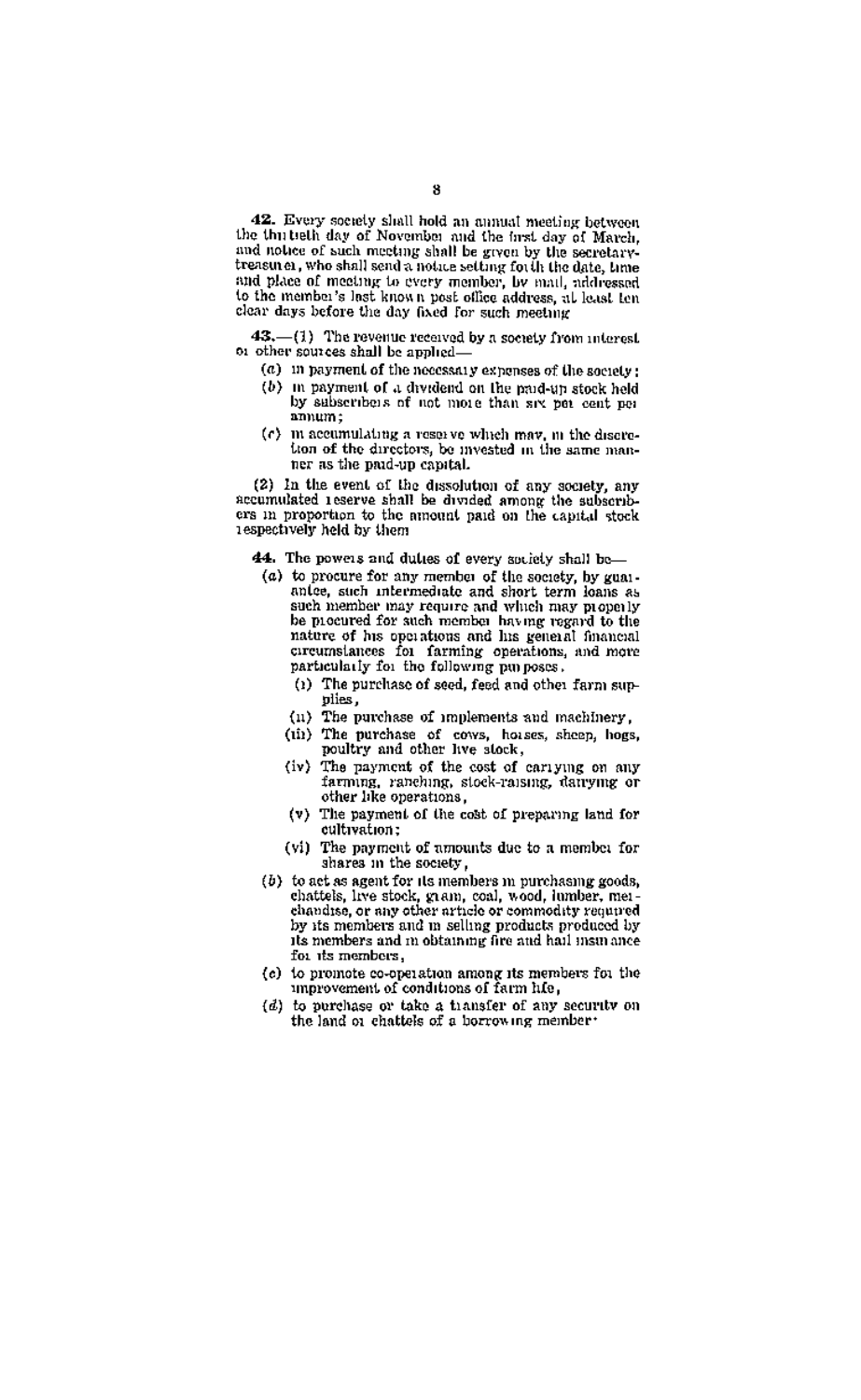Provided always that no guarantee by the Provinetal Treasurer shall extend to any borrowings of imbilities made or contracted by a society in respect of any matters mentioned in puragraphs (b), (c)<br>and (d) of this section

45. No society shall procure any loan for any of its membars event only in the manner provided by this Act, and in accordance with the provisions thereof or of any regulations made pursuant thereto.

46. Any member desiring any lean through the society shall make an application in Form C of the schedule to this Act. in temlicate

47 .- (1) Every applicant for a loan shall, with his appliextron, furnish the society with a statement of all his assets<br>and habilities, and a detailed list of his live atock and chaitels, with descriptions thereof, and such statement, list, and application shall be delivered to the secretary-treasurer, and shall be presented by him to the directors at the next meetme

(2) The directors may approve or disapprove the same in whole or m part, and in case of approval shall cause a certificate in Form D in the schedulo to this Act to be given. section of the section of the president of vice-president of the sourcey and by the secretary-treasurer, and endorsed on or streethed to such that is the second of the section of the section of the section of the section o assets and habilities to the supervisor, and the remaining two shall be retained by the society to be dealt with as hereinafte: movided

(3) In case the applicant for a loan offers as scenarity the guarantee of some other person or persons, by way of endorsement of the notes to be given by the applicant for a loan, the directors shall obtain from every such person a statement in triplicate of such person's assets and habilitees, and a list of his live stock and chaitels, and shall deal with the same in the same manner as if such person was an applicant for a loan

48. A record of every application and approval shall be entered in the minutes of the society.

**49.** The supervisor shall squaturize every application and statement forwarded to hun, and upon being salasfied that the requirements of this Act have been compled with, may in this describen onliner apparent behind the disbursement of the money to be advanced as he deems proper, or desapprove the same, and m case he approves<br>the appheation he shall endorse, date and sign upon each triplicate application a contificate of his approval, together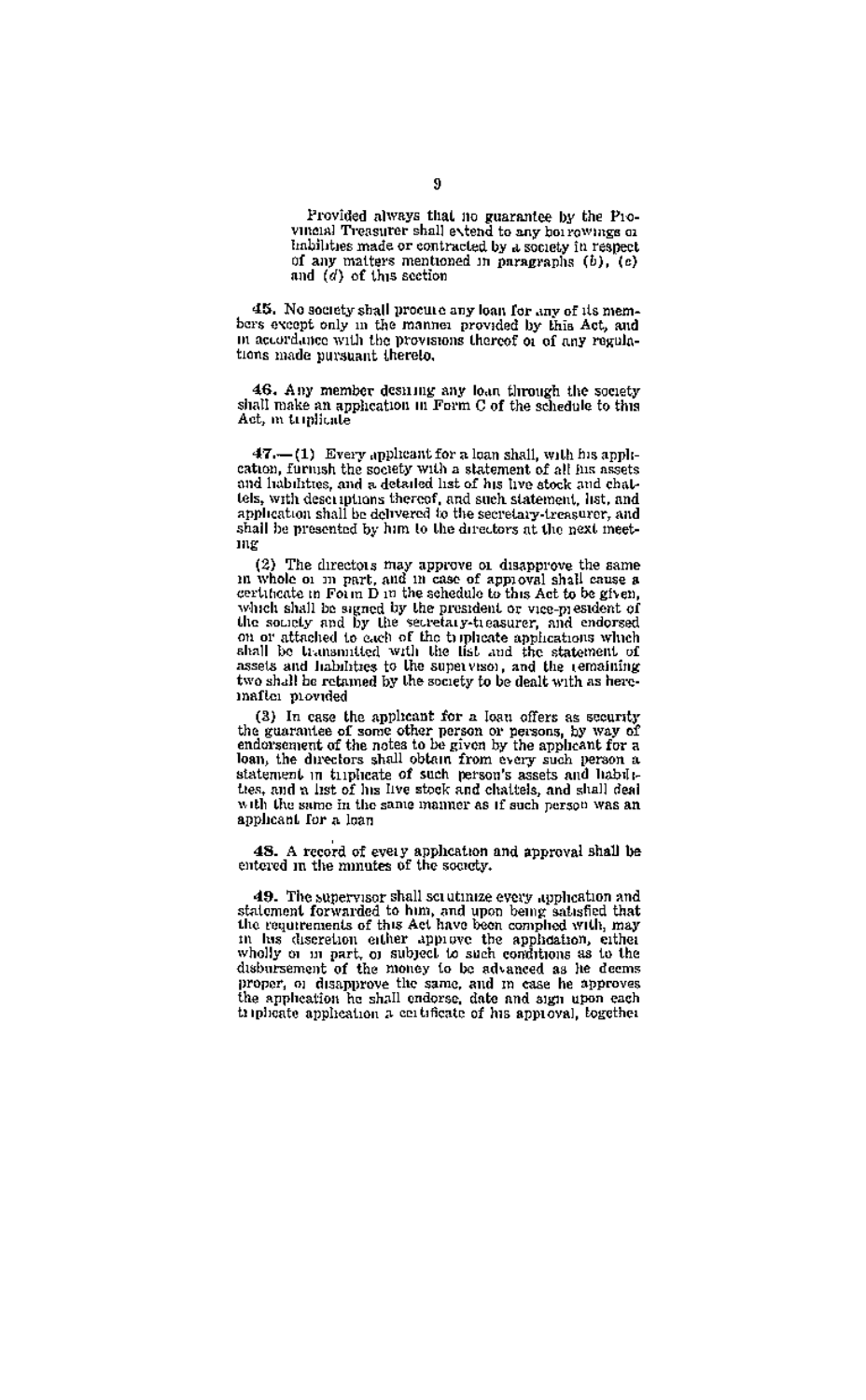with any directions he may give as to the disbursement of the money to be advanced, and shall retain one of the tribicates so endorsed on file in his office, and shall return the remainder to the society.

50. Upon the recept of the application, approved and forwarded by the suppressor, the society shall obtain from the full amount of the loan, payable on or before the trist<br>day of January then next, with interest at the rate set out in day of Juneary then incent with intents at the rate set of the set of the state of the state of the state of the state of the state of the state of the state of the state of the state of the state of the state of the stat shall, subject to any directions given by the Director as to<br>the disbursement thereof, place the amount thereof to the credit of the horrowes.

51. No momes advanced pursuant to this Act, whilst so standing to the credit of a borrower, shall be hable to attachment or garmshment of any kind.

 $522.$  Provided that the Provincial Treasures shall have previously given to the lender a guaranties in the spectral section section of the full benefit of the full benefit of the full benefit of the full benefit of the s made to the oburyover to the ampuratum annea it use approximation and approved by the supervisor, and the approximendered with the approved of the supervisor shall be conclusive ovidence that all the provisions of this Ac

53. No losa shall m the first instance be made under<br>this Act for the purpose of paying any parchase money for<br>any land or for the purpose of paying any principal money owing under any mortgage upon any land.

54. Where, atlet a local has been made and it is necestary, for the purpose of assignating and presencing the security of the social properties of the purposes and control of the social be made for any of the purposes las ned editors use.

55. In respect of every loan made pursuant to this Act, os. in tespect on every near maner passed the rate of interest payable by a horrower on a lean guaranteed by a society shall not be more than seven and one-<br>half per centum per numum, of which not more than seven and one-<br>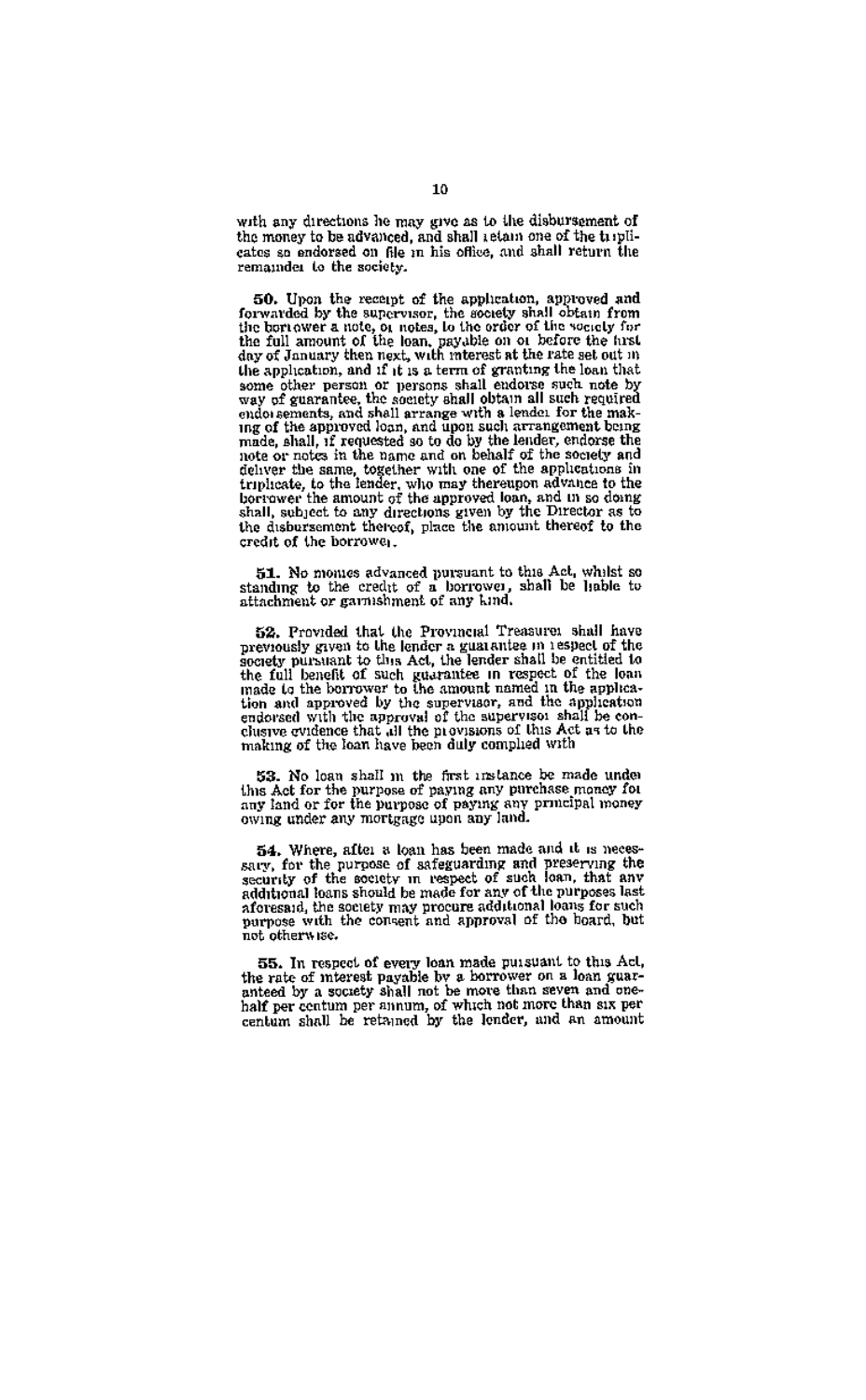equal to the difference between the interest payable to the because the interest of the rate of sween the payable is and the following form of the case of the control of the control of the control of the interest of the interest of the interest of the interest of the interest of th payable by the borrower shall be paid by the lender to the soriety

56. Every lender making a loan to a member of any society, under this Act, shall forward to the supervisor society, under this Act, shall forward to the supervisor of co-operative credit societies and to the scentrary-treasure of the societies, a metally restire mathematic mass of the societies and because and because and beca

57. Every member who is indebted to a society shall, whilst so indebted, in the month of January of each year, and at such other times as the society or the supervisor may and at such other times as the society or the supervisor may approximate of pusses and habitutes, with and pusses are very consider the society and the form of the society and the form of the society and the society of th

58. Rvery horrower shall, an long as any lean obtained under this Act temans outstanding in whole or in pair, and not make the narrow of the sources and the socretain three pairs of the socretain three pairs of the socret treasurer may be mixed to the protection temperature as one sectionally-<br>treasurer may require to the lender for the purpose of

59.-(1) In any case in which a borrower is not able to repay any toan or any meand of the same, or any part<br>thereof, upon the due date, the duredors may in their dis-<br>creturn, and upon the application of the borrower and with the consent of the board, giant a reasonal of the whole or<br>any pait of the past due indebtedness, to a date not later<br>than the thirty-first day of December next, after the date upon which such indebtedness became past due

(2) All the provisions of this Act with reference to an to a sum one provisions of units and was a conservation for a renginal loan, shall apply to every application for a renewal, except that such application shall be married with the word "renewal," and shall ha kept distinct

(3) Upon the granting of an extension pursuant to this zection, all liens, charges, securities on other remedies for the occurring of the loan taken upon the original application is shall continue in fall force and offer.

60. If default is made by the borrower in the payment of any sums owing to the leader on account of his credit, within thirty days after the date fixed for payment, unless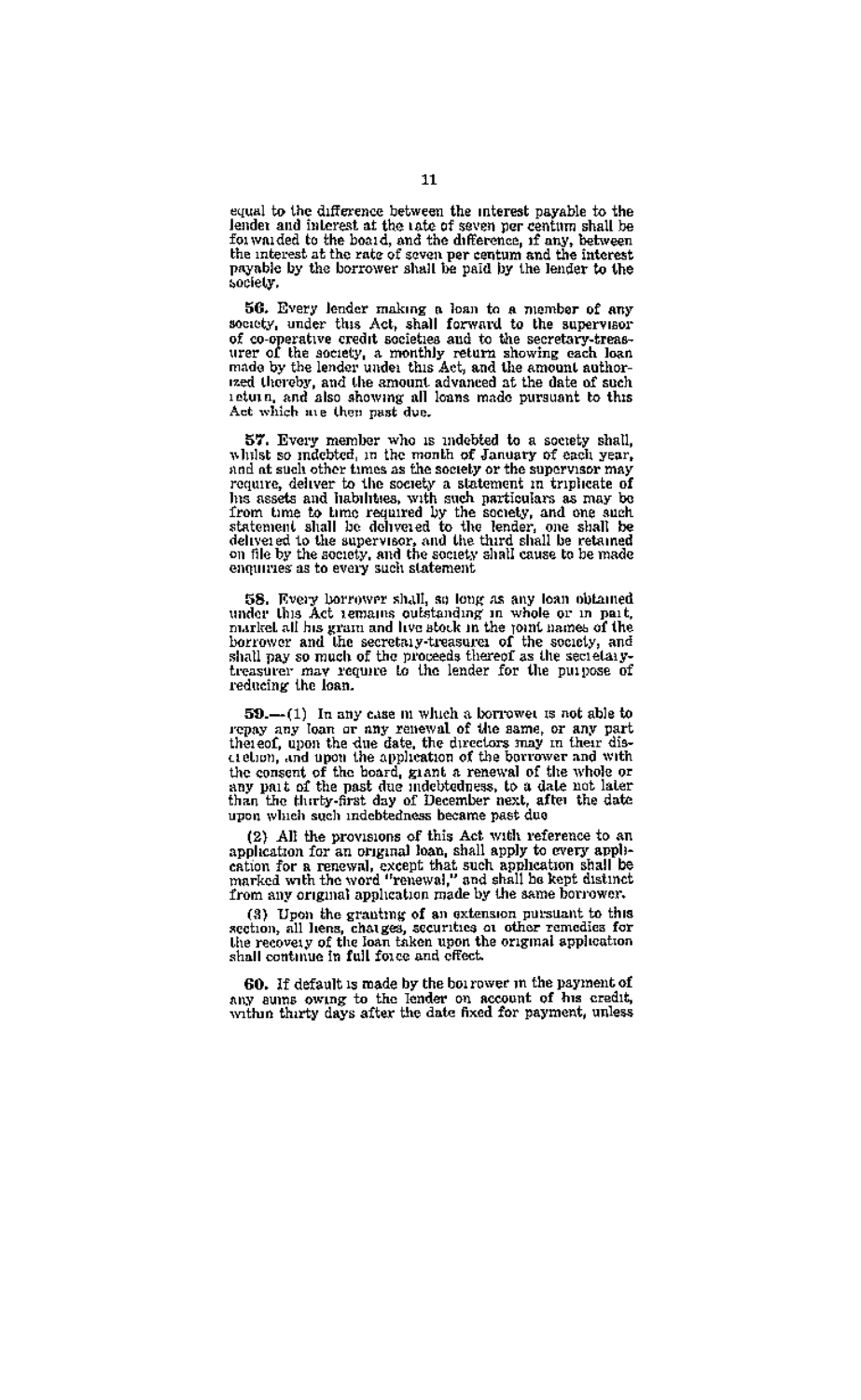an extension has been arranged for, pursuant to this Act, the lender may demand payment of the sum owing, with interest thereon, to the date of payment, and the socety shall within filesers, to the date of payment, and the shall within filtern days from recently of each demand on<br> $\mathbf{w}$  and  $\mathbf{w}$  and  $\mathbf{w}$  and<br> $\mathbf{w}$  and  $\mathbf{w}$  and  $\mathbf{w}$  and<br> $\mathbf{w}$  and  $\mathbf{w}$  and  $\mathbf{w}$  are also<br>therefore provide a metropoly and the sec penses incurred by the society in any proceedings whatso-<br>ever taken by the society for the purpose of enforcing payment

61. Every berrower shall, on demand, deliver to the supervisor, or to the secretary-treasurer, or both, a state-Figure 1. We are constant that the proceeds of any loans obtained by him under this Act, together with the names and eddresses of the proceeds of any loans obtained by him under this Act, together with the names and eddres machinery, goods and other chattels purchased with any such money.

62.-(1) Within ten days after the making of any lean 622.--(1) Within ten days after the making of any lean<br>parametric bins Aci, the secretary-freemance of the monety parametric<br>bins and the monety of the monety and the secretary of the monety<br>distribution of the monety of t

(2) Every registrat of land titles, and every clerk of a registration district, shall keep in his office a special book, and shall, immediately upon the recept by him of any notice sent pursuant to this section, make a record therein, setting out the date the same was received, and the name and address of the borrower mentioned therein, and the name of the society giving such notice, and the name and address of the secretary-treasurer of such society, and shall keep such notice on file in his office

(3) Every regastrar of land titles shall, without fee, endorse upon the title to any land situate in his land regustation distinct, standing in the name of the borrower name and the name of the borrower

The land comprised in this title is subject to a charge under The Alberta Co-contrative Rural Credit Act in favor of (insert name of society groung notice), received by me on üe  $\ldots$  day of  $\sim$  $\cdot$  . . īï.

Endotsed by me this .  $\cdots \qquad \cdots \qquad \cdots \qquad \cdots \qquad \cdots \qquad \cdots \qquad \cdots$ .. day of  $\begin{array}{cccccc} . & . & . & . & . \\ . & . & . & . & . \\ . & . & . & . & . \end{array}$ 

63. For the purpose of securing the repayment of any money lent pursuant to this Act, the society shall have, by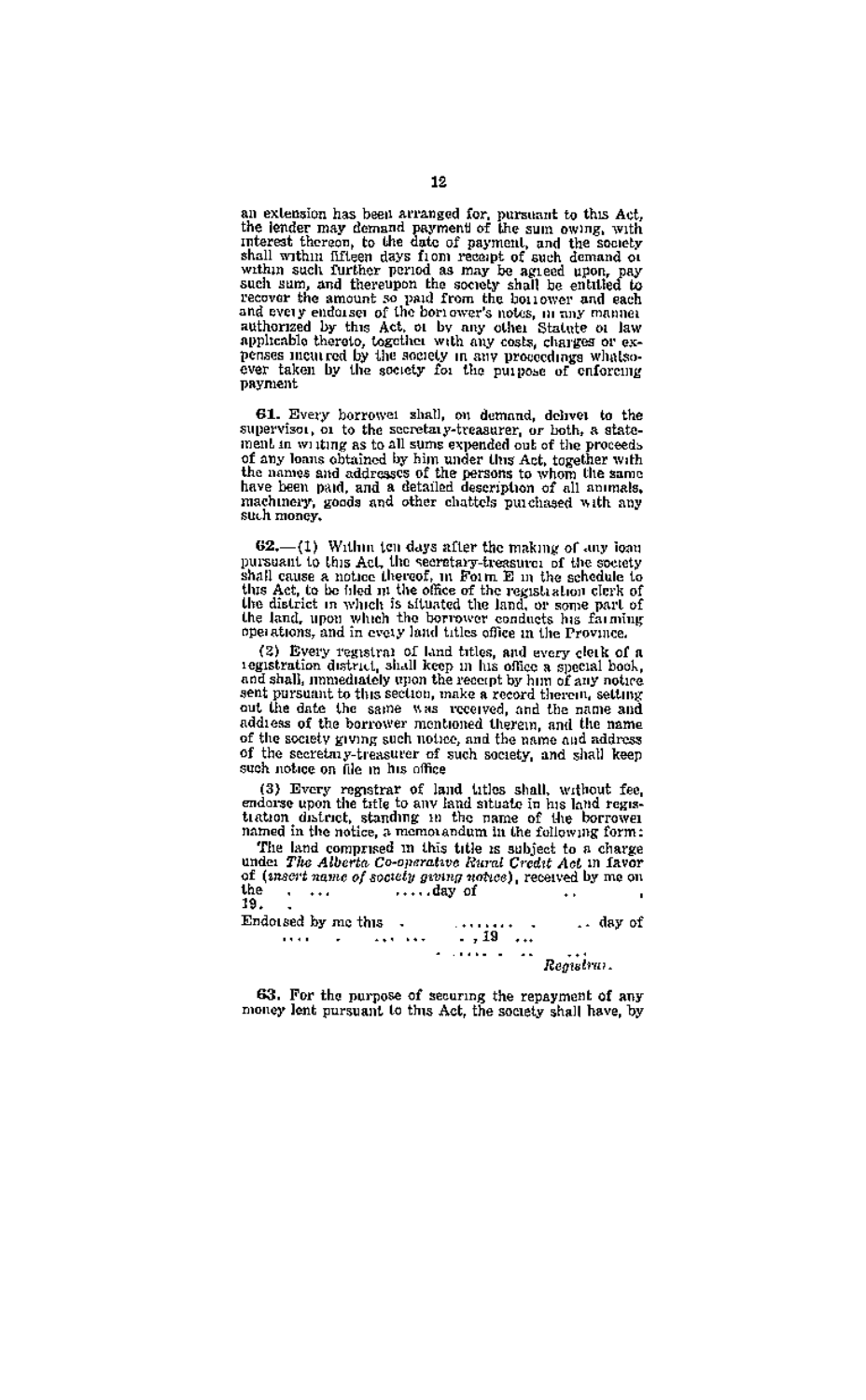way of security for any sum so lent for which the scenety is liable under any guarantee, and to the amount of any sum is near uses any guintance, and to the amount of any sum<br>so lent, together with any expenses whatseever incurred<br>by the society in any proceedings for enforcing payment hereof-

- $(a)$  a first charge upon all property purchased and paid for wholly, or in part, out of the money so lent to the borrower.
- (b) a charge upon all the other necsonal property of a can ge upon and tree ones personal property<br>of all anyones, whether growing,<br>or al any time hereafter to be grown, on any land<br>owned or occupied by the formover, and all personal<br>property evempt from sexure under exceedi property systemy from some a under exception by<br>value of The Exampleons Act, which shall have<br>played, mort of all claims, demands, changes, hypothocations, distresses for rent, distresses<br>gages, hypothocations, distresses possessing on or atter the use of our recept or
- nolong provided for an lie-latter provides provides a<br>provided for a charge speed for the internet of the between the material<br>provided in the material of the strength of the strength of the strength<br>distance of the streng Titles Office at the time at which the aforesaid notice<br>15 Herewed in such Land Titles Office

64. In addition to the line of element by the procedure of the state scaling the procedure of the state of the state of the state of the state of the state of the state of the state of the state of the state of the state 64 In addition to the hen declared by the preceding

in any manner without the consent of the directors of the

 $\,$  65. No bout<br>ower who has obtained a beam under this Act shall, so bong as any money model<br>by him in respectively. Hence, the state is also in the state of the<br>state of the state of the state of the state of the state be deemed to be subject to the change by this Act conferred upon the society,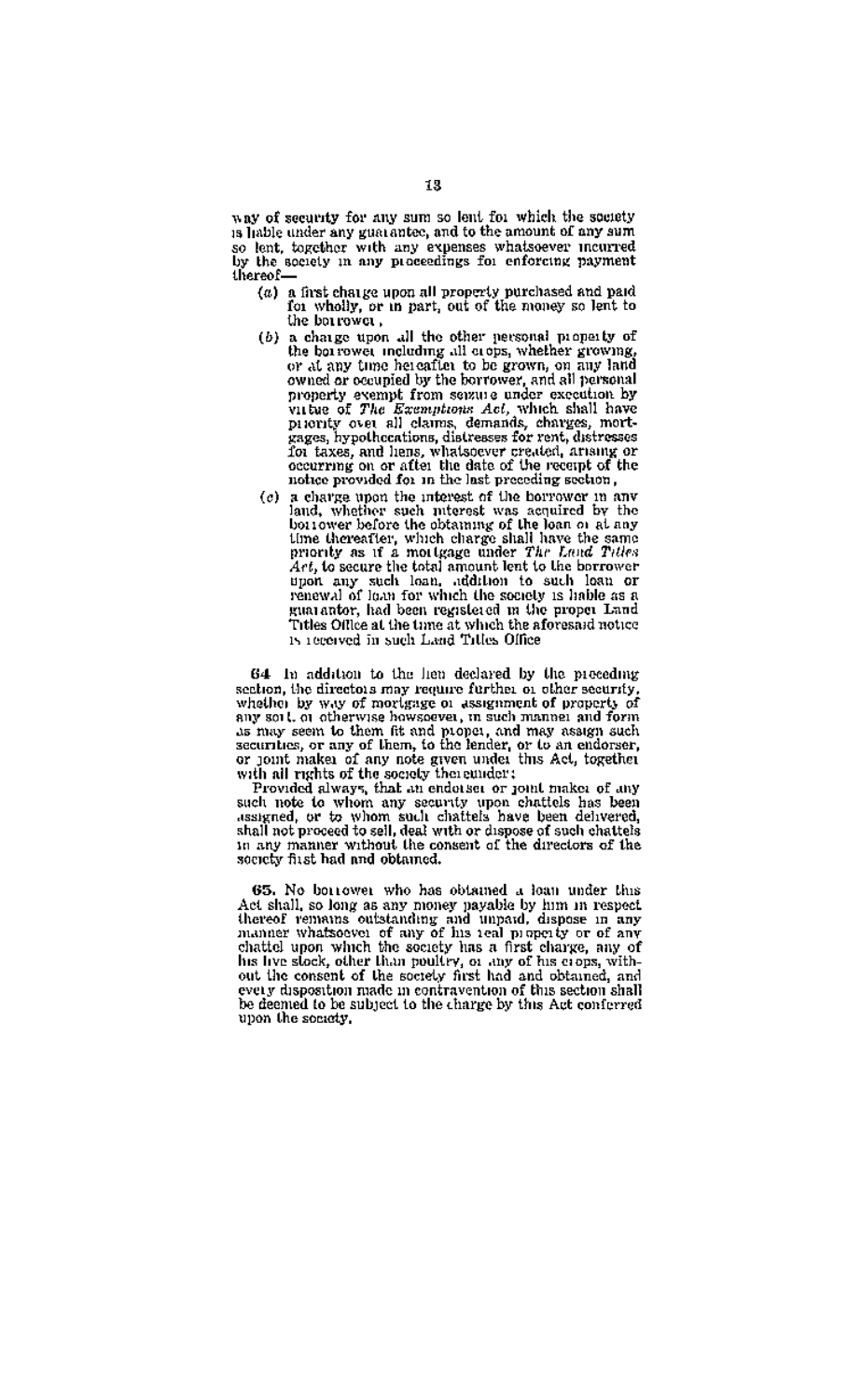GG. The charge conferred upon a society by this Act shall continue in full force and effect so long as ouv money sparable by the bost over a mappet of a lost obtained under the sket remains outstanding and unpaid, both before and after the time fixed for repayment, whether or spanily or mon the making of any extension.

67. If default is nade in the due aayment by a borrower of any moneys payable by him in respect of a boan obtained<br>by virtue of this Aci, is if at any time a borrower disposes<br>or attempts to drapose of any of his Aci, is in property in contraver-<br>time of this Act, the society m property of the horrower to be senzed and sold in the mannot provided in this Act

68. If at any time whatsoever it is made to appear to the society that a borrower is about to abscond from the Provmodel That a born every is absolute to a<br>heavily free that Province is not been assumed to the property of<br> $\mathbb{R}^n$  and the second to the second the property of<br>the second to the second three seconds of the second to th sell the property of the bourger.

 $\alpha$  . The results of this agent, and any offices in discrete<br>( $\alpha$  of a society, or the supervises, or any person authorized by the<br>supervises of a society, or the supervises, or any person authorized by<br>maps as finite t 69. The leader or his agent, and any officer or director

70,-(1) Upon a society proceeding to senze and sell or the presentation appears are the directors and personal property on which it has a charge, the directors shall by resolution appoint some suitable nerson, who may be the secretary-treasures, as the bailiff of the societ ne one secretary, measured, as one countries and the secretary, may started the contrary, may sate and sell any property subject to a charge under this A.U. to realize the amount of the sum wherewath this A.U. to realize t

erries in measure several pures and to this section may assume the corresponding to the part of the point of the property of and the point of the part of the point of the part of the part of the part of the part of the par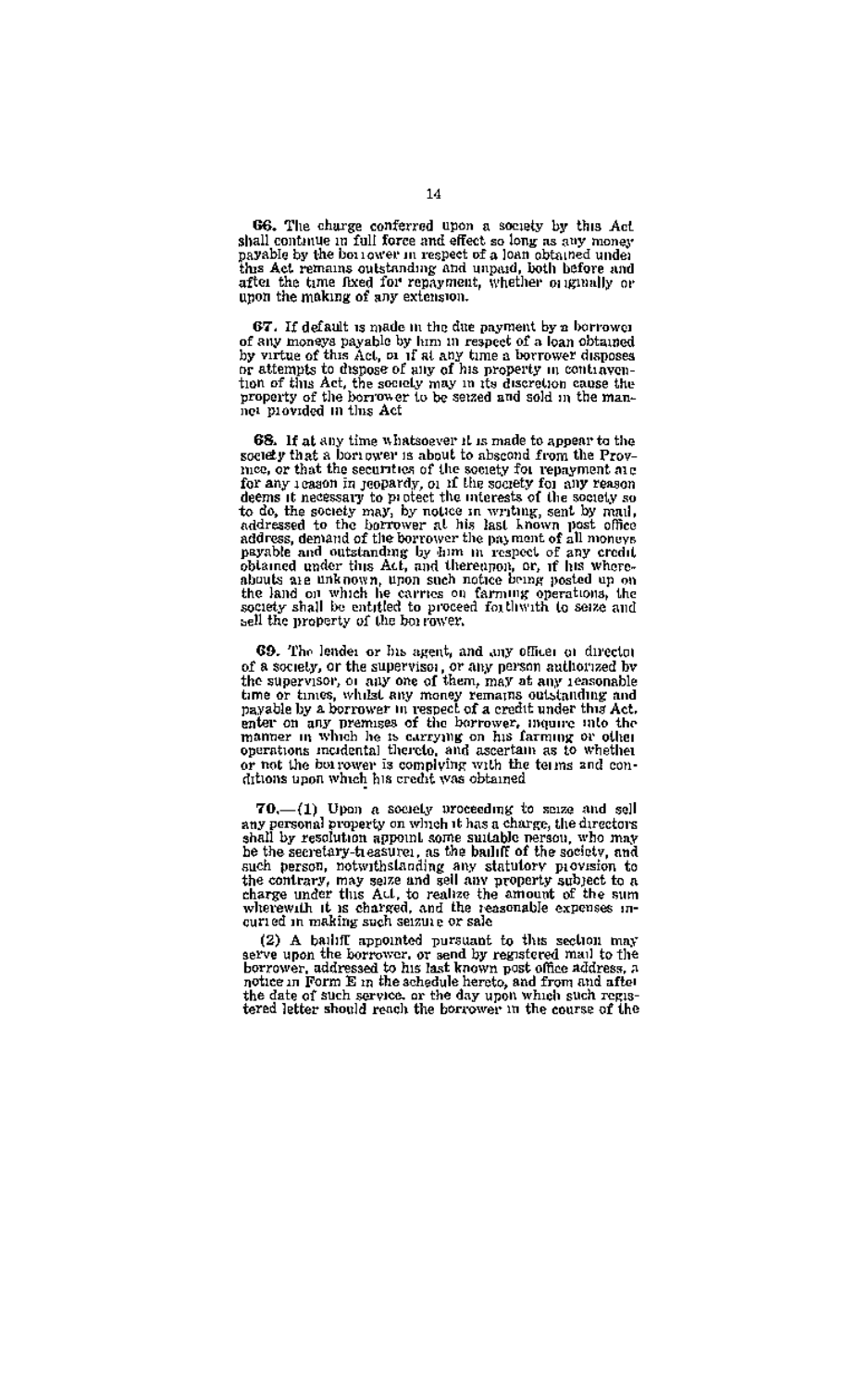mail, as the case may be, all the property in such notice<br>referred to shall be deemed to have been actually, lawfully<br>and effectively seazed

**T1.**—(1) All personal property sensed to realize a charge of a society, shall be offered for sale by public auction, of which at least free days' public ending type and  $y$  and positing up such notices at three complemen m the viginity of the place of sale.

(2) If the property cannot be sold by public angiton, the society may at any time thereafter proceed to sell the same upon such terms as to the price and the manner of payment as the society may deem proper

72. The charge upon lands, created by thus Act, in favor of a society, shall be deemed to be an incumbiance within the meaning of The Land Tribes Act, and all the provisions of the provisions of the provisions of that Act thereto

73. The supervesor shall submit to the board at each of 73. The asper<br>reason shall submit to the board at each of the statement of the regular<br>and the bus Act during the period of the regular mode ending on the last<br>of the period of the regular ending on the last during and li seasont and much it doesn's necessary concerning the atati-<br>main as submitted or any ttem therein, and shall make a ment as submitted or any ttem therein, and shall in such<br>report thereof to the Provincial Treasurer, and s should be made the antipet matter of special comment.

#### PART II.

#### SUGAR-BERT CO-OFERATIVE CREDIT SOCIETIES.

74. A co-operative credit society for the special purpos of assisting in the production of sugar bests may be formed in the same manner and subject to the same provisions in<br>every respect as is provided by Pait I of this Act.

75.-(1) The espital of any such secrety shall consist of two classes of shares known as Class A shares and Class

(2) Class A shares shall be issued to ordinary paying subservers, whether original or additional, and shall be<br>of the face value of fifty dollars, and upon subservers of the face value of fifty dollars, and upon subservers<br>therefore twenty-five dollars shall be pad in east at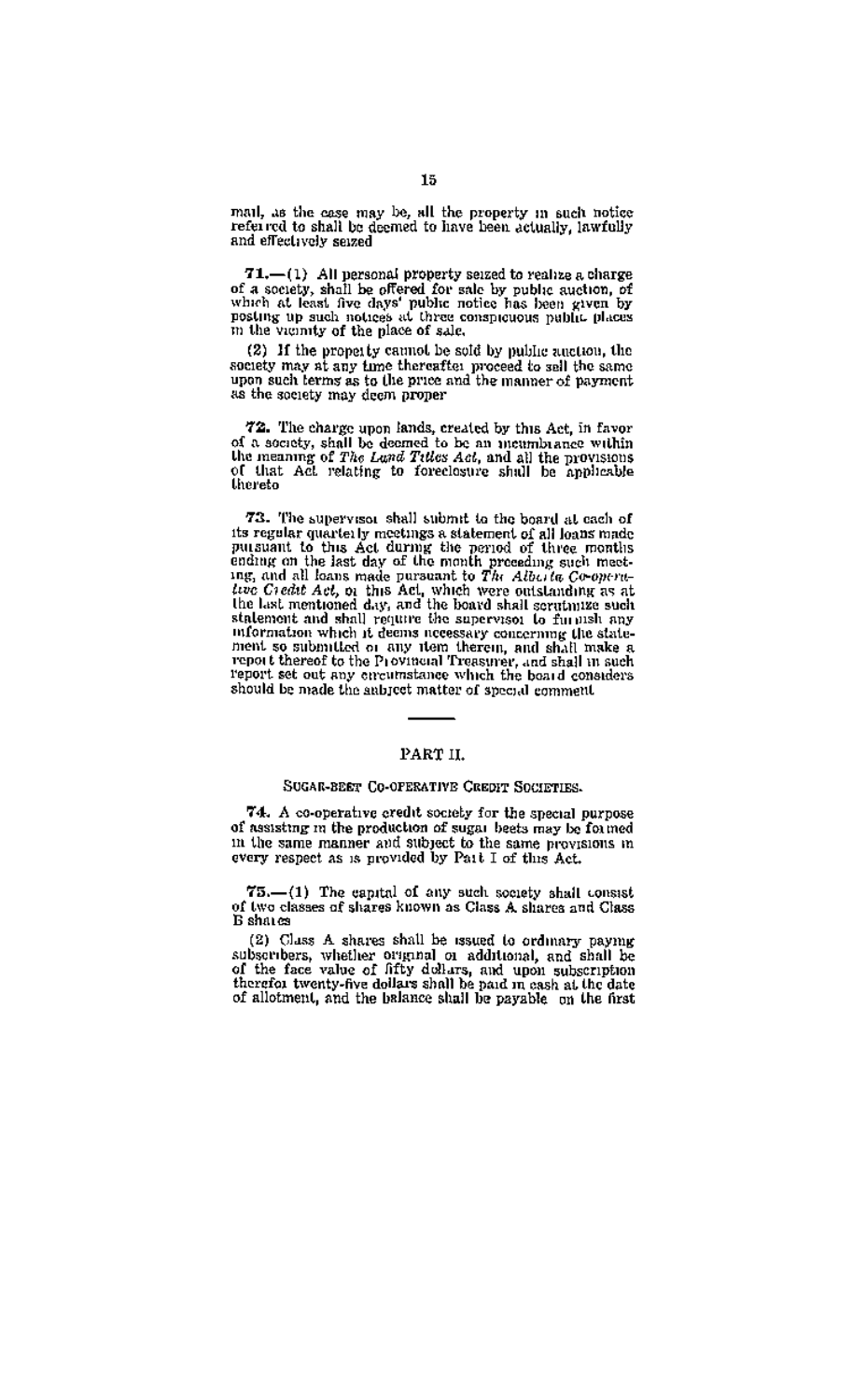day of September, in the year following the date of the first advance of money by the society to the persons subsetibing for such shares

(8) Class B shares shall be of the face value of twenty-<br>five dollars, and shall be paid for in full at the time of issue

76. No such soutoty shall commence business unless and until Class B shares of the society lave been subscribed and paid for to an amount equal to the face value of the and paid for the system and the tree when could<br>also the first conduct of the system of Gian Associated conduction<br>and the transformation of the system of the system of the system of<br>the system of the system of the system

77. The duestors of a society, to which this Part applies 271. The direction of a specify, to which this Fat is probed in a map of the symmetry in the meaning of the symmetry of the symmetric symmetry is the symmetry of the symmetry of the symmetry of the symmetry of the symmetr stances appear proper

78. Except as is leasened<br>for provided to the contrary, all the provisions of Part I of this Act, other than those relating to the membership of a socesty, included in the corporation shall apply muddel mathematics associ under this Part

79. Upon any loan being made to a member of a sugarbest co-operative credit society, the secretary-treasurer shall, within ten days after the making of such loan, cause a notice thereof in Form G of the schedule to this Act to be filed in the office of the registration eleck of the district in which the land or some part of the land is situated on which when the horrower conducts his farming operations, and thereupon, for the purpose of securing the repayment of any such loan, the society anall have the society meat of any such the society and leave the security meatomete

## PART III.

SO. The provisions of this Part shall apply to all secreties. to which this Act applies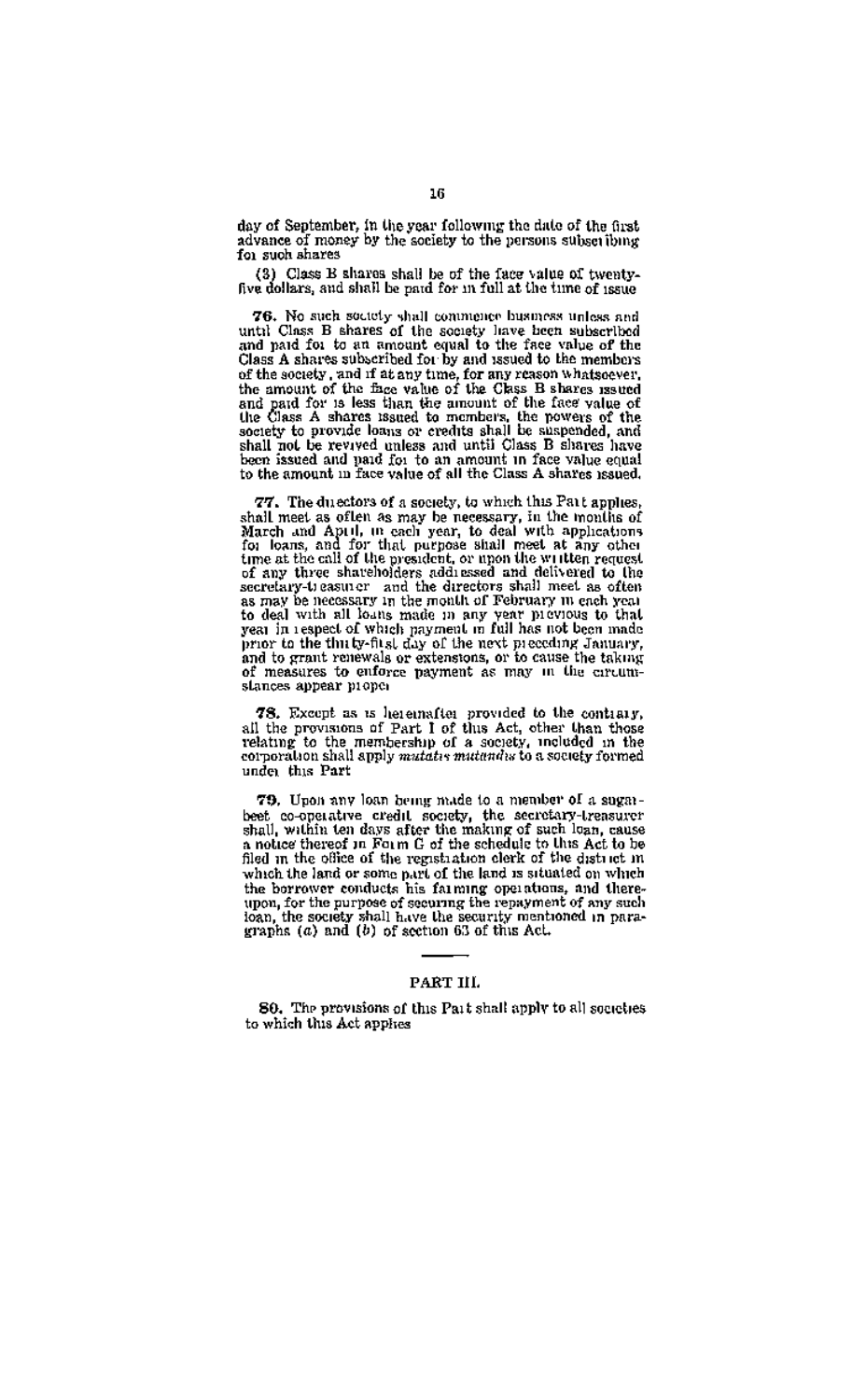S1. The Lieutenant Governor in Council may appoint a supervisor of co-operative credit accieties and such other supervisor of co-operative credit accieties and such other<br>officials as may from time to time be deemed necessary, and<br>may define their dataes and fix their remuneration

S2. The Lucatenant Governor in Council may make regulations not inconsistent with this Act.

- (a) presenting the manner in this result.<br>(a) presenting the manner in which the affairs and<br>lessness of socialists shall be conducted.
- (b) preserving the daties of the officers of societies:
- (c) prescribing the nature of the particulars and m-<br>formation to be furnished upon any application for<br>incorporation of any society.
- (if) prescribing a schedule of fees for the mearporation
- (c) prescribing the forms to be used in relation to any<br>pieces in consideration of the Act:
- (1) prescribing the form and manner of any guarantee<br>given pursuant to this Act by the Provincial Treas-
- $\frac{1}{2}$ <br>  $\frac{1}{2}$  are only a society.<br>  $\frac{1}{2}$  is the society of any<br>  $\frac{1}{2}$  is the society of any<br>
sums payable in respect of the subscribed shares of the society

**83.** The Lieutenant Governor in Council may from time to time authorize the Provincial Treasurer to guarantee on behalf of the Province the due repayment to any lender of any sums advanced to a borrower in respect of any credit provided pursuant to this Act goaranteed by a spenety.

84.-(1) A society under this Act may be dissolved by consent of three-fourths of the members, testafied by their

separation to an automorphism of disabilities shall set forth the induction and instead of the growth relationship in the state of the state of the state of the state of the state of the state of  $\alpha$  of  $\alpha$  and  $\alpha$  of

(3) A atatutory declaration shall be made by the president and the secretary-treasurer of the secrety that the provinces of this Act lave been compled with, and shall be sent to the Registrar of Jomt Stock Companies with instrument of dissolution

(4) The Registrar shall cause a notice of the dissolution<br>to be advertised at the expense of the secrety in The Alberta<br> $\frac{G}{dt}$  and in to be anverted as as as expense or one accept in the district in Gardfin, and in some nowspaper circulating in the district in which the head office of the society is attuated.

 $85$ .--(1) The Lieutenant Governor in Council, upon<br>being satisfied that any scenety incorporated under the pro-<br>vasions of The Alterta Go-operative Gyedi Act, or of this<br>Act, has incurred losses to an amount in excess of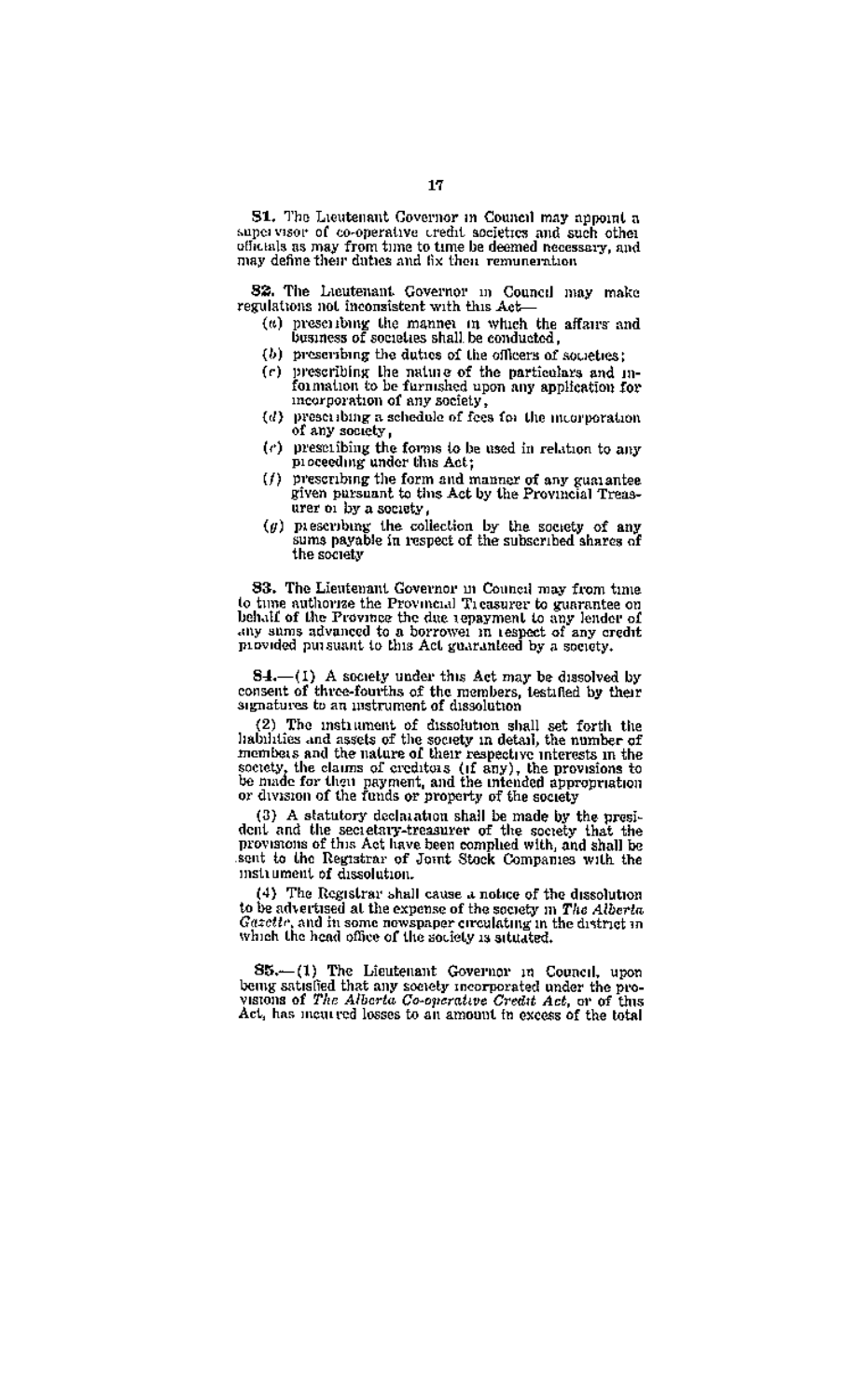amount of the subscribed capital of the society, may order chast such assets be dissolved, and further may order<br>that any society incorporated under the provisions of<br>the Allen incorporated under the provisions of<br>the Allen incorporative Created Act, which does not be-<br>come a memb

(2) A copy of every such order shall be filed with the Registrar, who shall cause notice thereof to be published in The Alberta Gazette.

(3) Upon the publication in The Alberta Gazetto of any such notice as aforesaid, the society affected thereby shall cease to exercise or have any of the powers conferred upon it by its men potation, save and except only for the purpose of doing all acts and things necessary for the purpose of winding up its concerns and of suing and being stied in respect of all the claims and inabilities at the date of dissolution or coming into existence in the course of winding W.

(4) The Lieutenant Governor in Council may appear a liquidator or hiquidators to wind up the affairs of any sectety which is dissolved by an instrument of dissolution or by an order of the Legitenant Governor in Connell in any case in which it is deemed advisable so to do

(5) Notice of every such order shall be published in  $Tk_L$  *Aberta Gasette*, and upon such publication, the hquidator of hquidators so appointed shall have and exercise all the powers conferred by mon poration upon the society or upon purpose of soling or otherwise disposing of the assets of the society, and distributing the proceeds amongst the persons by law entitled to the same.

SG. In the event of it being made to appear to the boaid that the board of ducetors of any society is not diligent in discharging its powers and duties pursuant to this Act or that the secretary-treasurer is remiss in the discharge of his duties, the board may, by resolution, authorize the supervisor to dismus the directors and the the dismussed of all the directors, to appoint some person<br>as the administrator of the affairs of the society, and<br>thereupon the supervisor shall cause notice of any such dismussls to be sent by registered mail to the president and vice-president of the seciety and to the secretarytreasurer at their respective last known post office addresses, and from and after the day following the day upon which such notice would in the ordinary course of mail seach its destination, the persons named in the notice the directors are so dismussed, they shall deliver up to<br>the person named as administrator all the books, records and property of the society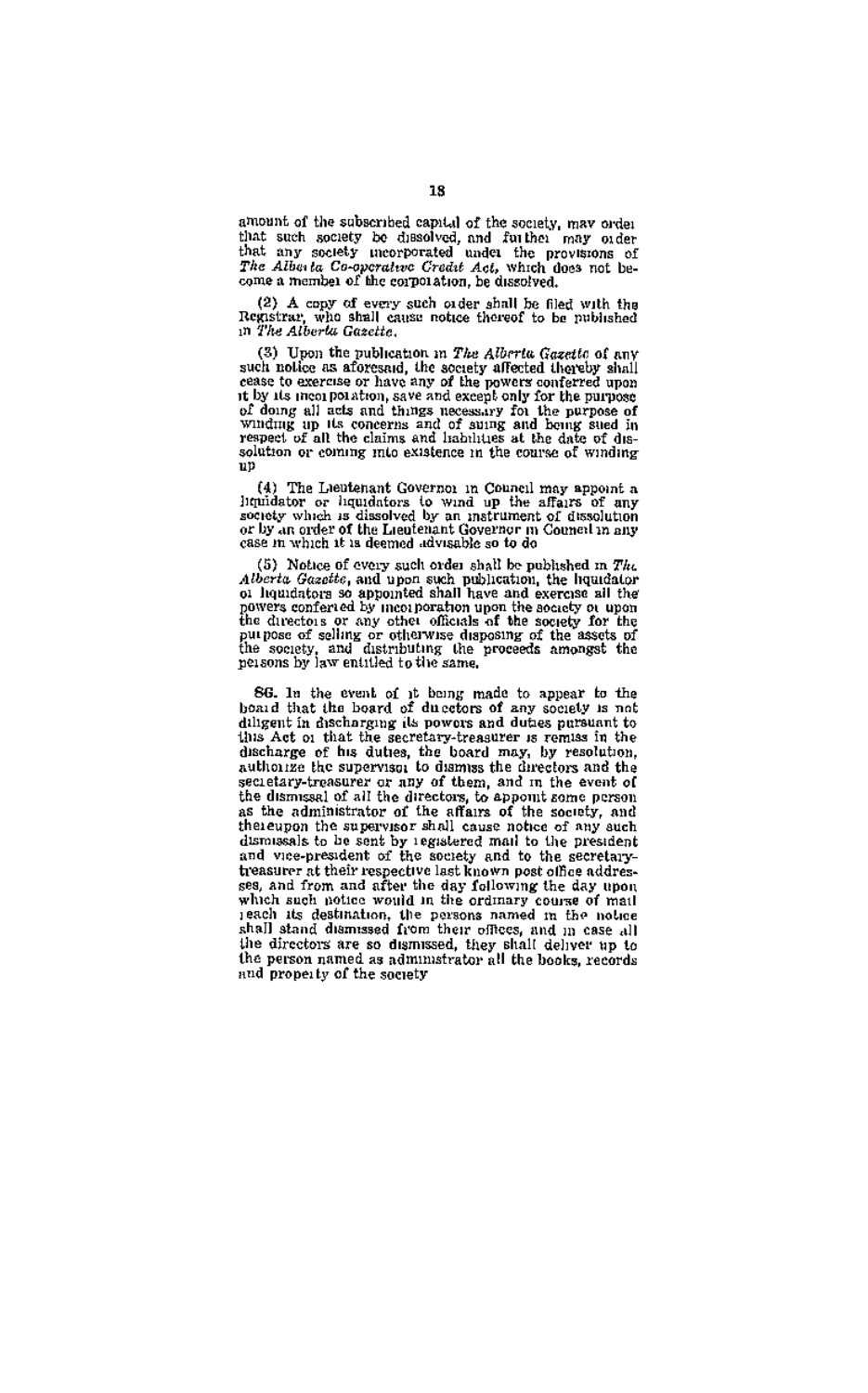S7. In the case of the diamissal of some only of the directors, the case of the memory of same only of the be called of the members of the society for the purnose of electron directors in the place and stead of the disor evering une

SB. In the case of the dismissal of the secretary-treas are). the directors shall proceed to appoint in his place neer, we allocus seal process to appoint it

SO. A person appointed by the supervisor to administer the affairs of a society shall have all the powers conferred by this Act upon the directors and the secretary-transfer component of the secretary-transfer net and to such extant only as the supervisor may direct

90. Upon the appointment of an administrator of a society, no meetings of the members thereof shall be held except only such as are called by the administrator and the processes and the created until such that as

91. In any case in which the Provincial Treasurer in called upon to pay any money on account of any loan<br>guaranteed by him pursuant to this Act or to The Alberta<br>Co-operative Crodit Act, he shall be entitled to exercise in his own name all the nowers and rights of the sected in relation to any securities of the society for the repayment of such loan, and he shall be deemed to have been always na antitlad

92. In the case of any society whose securities, obligations and financial undertakings were at the time of the coming into force of this Act guaranteed by the council<br>of a municipality pursuant to The Alberta Co-onerative or a municipality pursuant to The Alberta Co-operature<br>Credit Act, whather or not such a screely becomes a member<br>of the corporation, the rights and liabilities of such muni-<br>cipality by virtue of the said Act shall contin same had not been repealed and the society shall in all other respects be a sourety to which Part I of this Act applies.<br>Provided always that if such a society becomes a mem-

ber of the cornoration and the society incurs losses, the board shall nay out of its capital on account of such losses an smooth cause in the captus of second of security of to the corporation.

93. The accounts of the board shall be made no to the be. The accounts of the board shall be made up to the<br>the ty-first day of March in each year, and at such other<br>times as may be determined by the Lautenant Governor in<br>Council, and in such case the board shall prepare a fi statement and submit the same to the Provincial Auditor for his certification

94. All books and records pertaming to the work carried on by the board of any society under this Act shall be at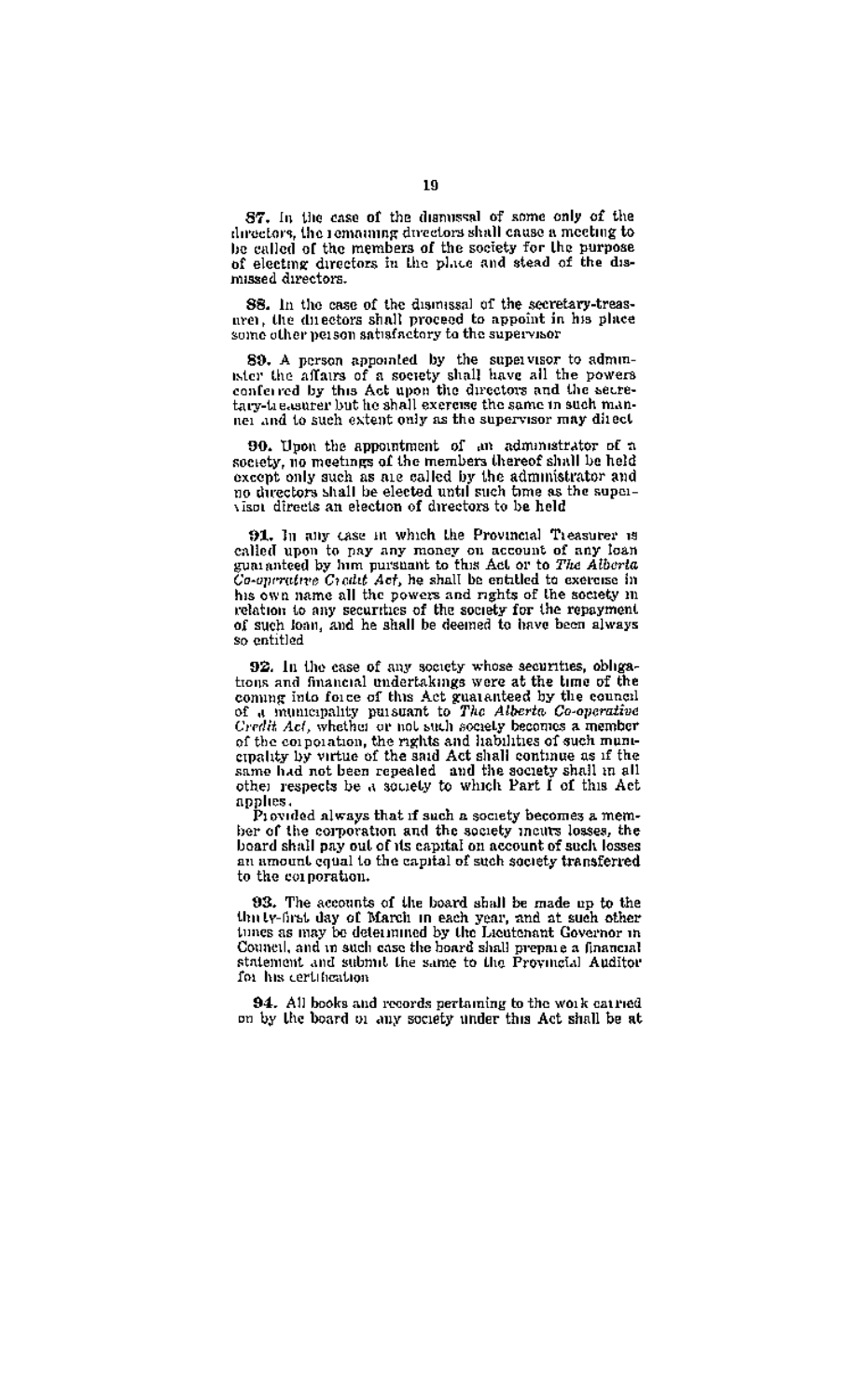all times subject to examination and audit by the Provincial Auditor or by such other person as the Lieutenant Governor in Council may sotherize in that behalf.

95. The board shall samually make a report to the Pro-<br>vinesal Treasures for the twelve months eading at the<br>thirty-first day of March in the year in respect of which the report as made, which shall contain-

- $(a)$  a statement of the condition of the loans in each society:
- (b) a statement of all canital and reserve funds administered by the heard:
- (c) such veneral information as may be necessary to give complete presentation of all important opera-<br>tions of the board.

96. All moneys received by the board shall be deposited in a charlered bank. Vouchers for distancements shall be in a contracted bank volumences for discoursements shall be<br>audited by the Provincial Auditor and properly certified by<br>him before being paid. Cheques assued in payment of ac-<br>counts shall be sugned by one of the members o

97. Each society shall at its first meeting in each year or within two months thereafter appoint an auditor whose appointment shall be approved by the board

98 On or before the twentieth day of January in each<br>year each society shall forward to the board, in duplicate,<br>in such form as the board may direct, a statement certified by the auditor of the receipts and payments of the society during the next preceding financial year, and of the assets financial vear.

99. Any person who

- (a) makes any false statement in any application or statement made for the purpose of getting a lease or any extension pursuant to this Act.
- (b) being a horrower expends any money borrowed by him pursuant to this Act for any purpose whatsoever other than for the purpose set out in the sp-<br>phostom as the purpose for which such money was bori owed.
- (c) being a horrower makes any disposition of his real<br>or personal property in contravention of any of the<br>provisions of this Act:
- (d) being a borrower makes default in furnishing any statement which he is required by this Act to fur $m + h$

shall, in each and every such case, be guilty of an offence, and shall be hable on summary conviction therefor to a penalty of not more than two hundred dollars and costs, and in default of payment, to imprisonment for a term of not more than three months

100. The Alberta Co-operative Credit Act, being chapter 161 of the Revised Statutes of Alberta, is hereby repealed.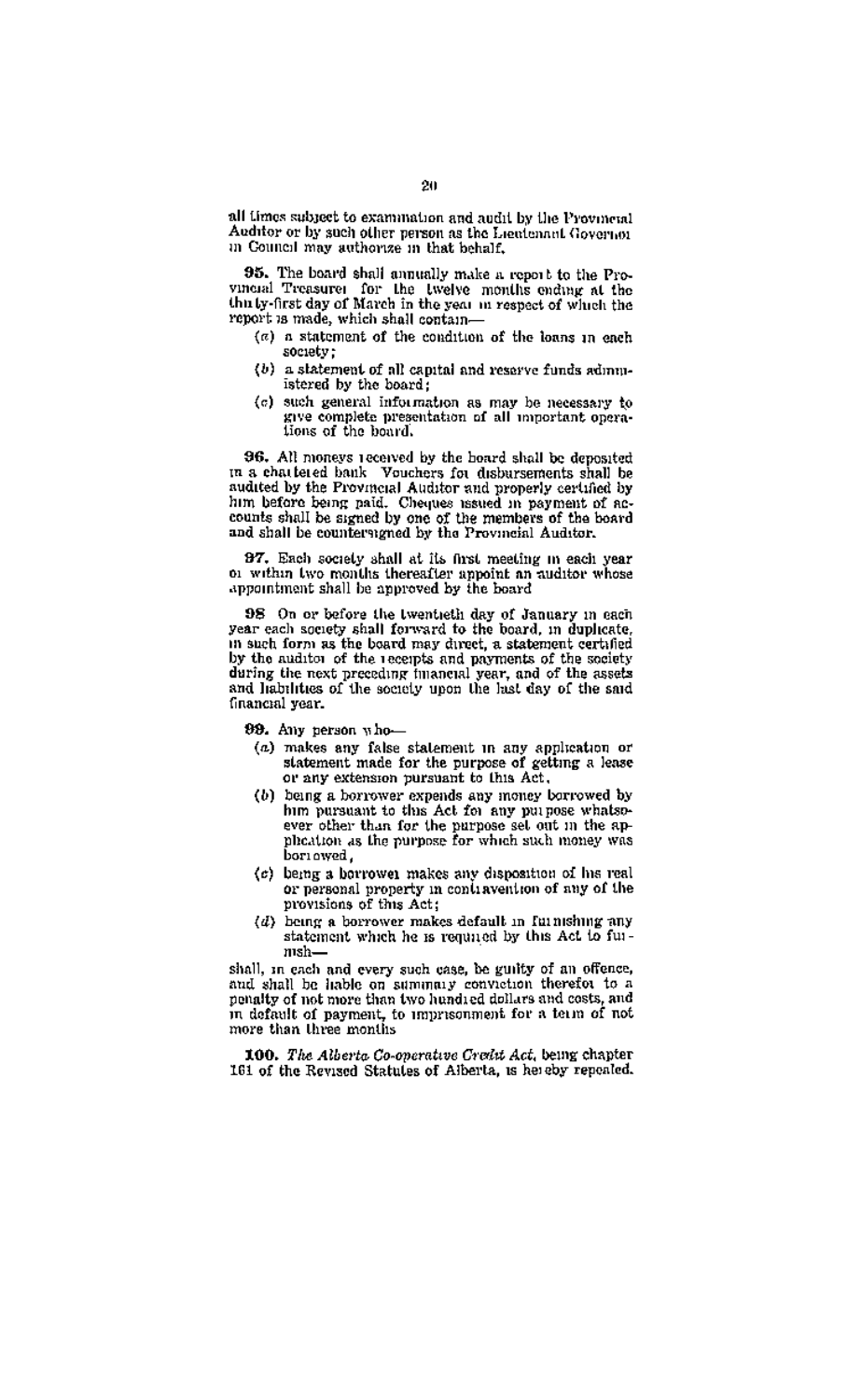## SCUEDULE

## FORM A.

#### To the Honourable the Provincial Treasurer

The undersigned persons engaged in or about to enone of the company of the subset of the second one. set opposite each name herein, hereby apply to be organized as a co-operative credit society within the Province for the purposes and with the powers conferred by The

1 The names of the absolute the theat respective ad-<br>dresses and occupations and the description of the lands<br>owned or occupied by each or intended to be used for the purposes of the said Act. the amount agreed to be subscribed by each and the amount paid in cash on account of each subscription are as herein below set forth

2 The location of the chief place of business of the **Service** 

3 The name of the proposed society is The

Co-operative Credit Speich 4 The amount of the capital stock of the proposed sociale is -77 shares of one hundred dollars, dollars divided into

each.

5. The names of four of the subscribers who are here-<br>by nominated as provesoral directors are

. . . ..<sub>....</sub>........  $1.1.1.1$ 

6 The name of the parson who is hereby nominated as acting secretary-treasurer of the proposed society mitil the organization has been completed is.

| * ************* |        |                 |                    |
|-----------------|--------|-----------------|--------------------|
| Dated at        |        |                 | .m the Province of |
| Alberta, this   | day of | $\Delta \Pi$ 19 |                    |

| Signature of<br>Applicant | Address | Orenpotion Description | Amount of Amount paid on<br>stock is cash and<br>subscribed remitted horsmth. | m |
|---------------------------|---------|------------------------|-------------------------------------------------------------------------------|---|
|                           |         |                        |                                                                               |   |
|                           |         |                        |                                                                               |   |
|                           |         |                        |                                                                               |   |
|                           |         |                        |                                                                               |   |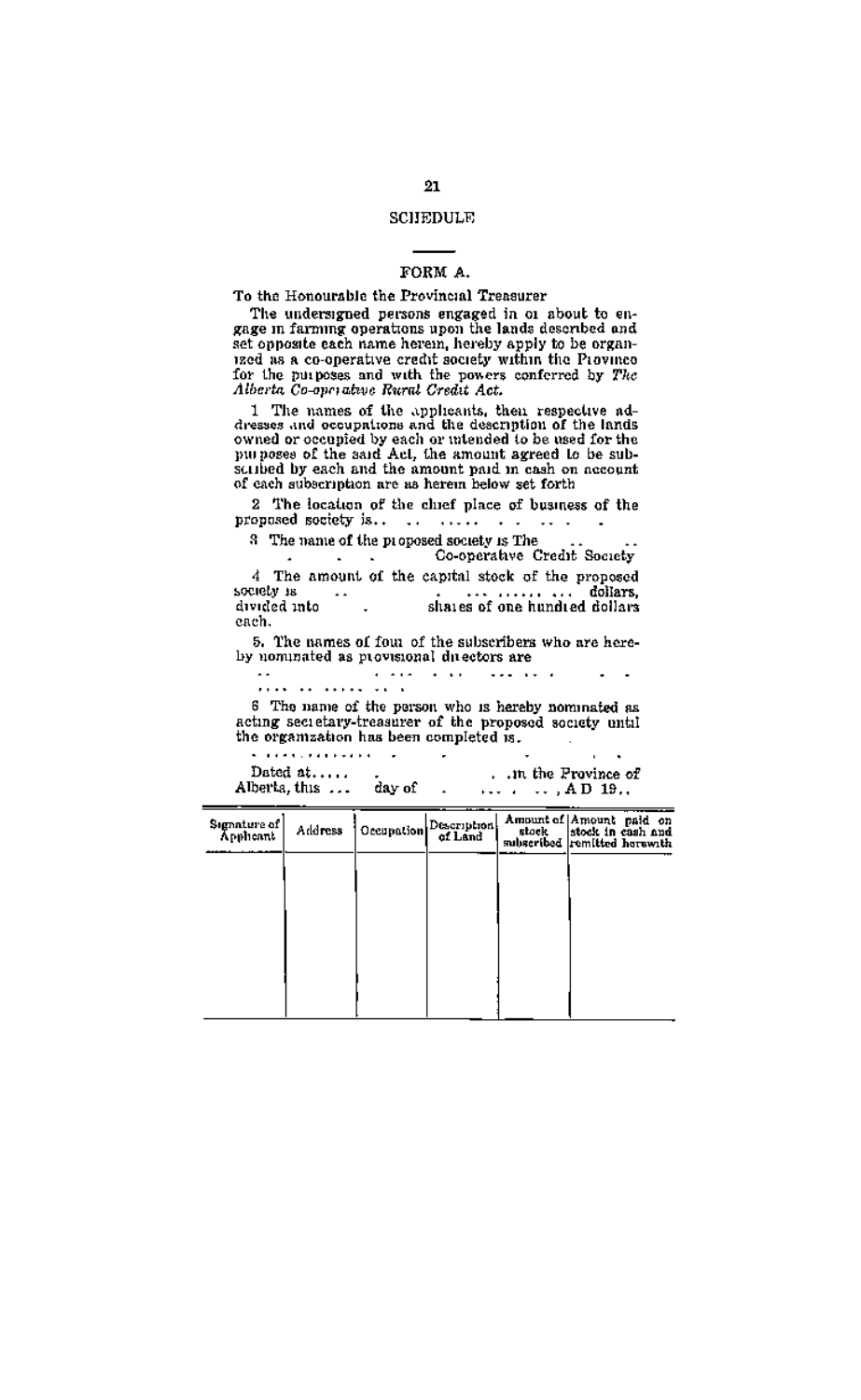## STATUTORY DECLARATION.

| CANADA<br>ROVINCE OF ALEERTA<br>To Wit | In the matter of The<br>Credit Act | $\cdots$<br>Co-operative Credit Society and<br>The Alberta Co-operatrye Rural | ., |
|----------------------------------------|------------------------------------|-------------------------------------------------------------------------------|----|
|                                        |                                    |                                                                               |    |

In the Province of Alberta, farmer, do solemnly declare as follows

1. That I am one of the applicants named in the appheation attached hereto.

2 That the signatures of the said applicants are genu-<br>10g, and that the matters, facts and statements set out in<br>said application are correct and true

And I make this golenn dechration conscientiously be-<br>heving it to be true, and knowing that it is of the same<br>force and effect as if made under eath and by virtue of The Canada Evidence Act

Declared before me at .<br>
In the Province of Alberta,<br>
this . day of  $\begin{array}{c}\n\text{thus } \text{in} \\
\text{An } \text{D} \\
\text{in} \\
\end{array}$ 

A Commissioner for Oaths.

### FORM B.

#### CERTIFICATE OF REGISTRATION.

The Co-operative Credit Society, having filed a duly signed application, is registered under<br>The Alberta Co-operative Paral Credit Act this  $\ldots$  A.D 19 day of  $\ddot{\phantom{a}}$  $\sim$  $\sim$   $\sim$   $\sim$ 

[SEAL OF BEGISTRAR]

Registrar.

 $\sim$ 

 $\lambda$  .  $\lambda$ 

THE ALBERTA CO-OPERATIVE RURAL CREDIT ACT

#### FORM C.

The. .. . . ... .. Co-operative Credit  $\lambda$ Society.

## APPLICATION FOR LOAN.

| а.     |      | . 05 | See -                      |
|--------|------|------|----------------------------|
| Tp.    | Rgc. | w.   | Mer. hereby apply          |
| to The |      |      | <b>Co-operative Credit</b> |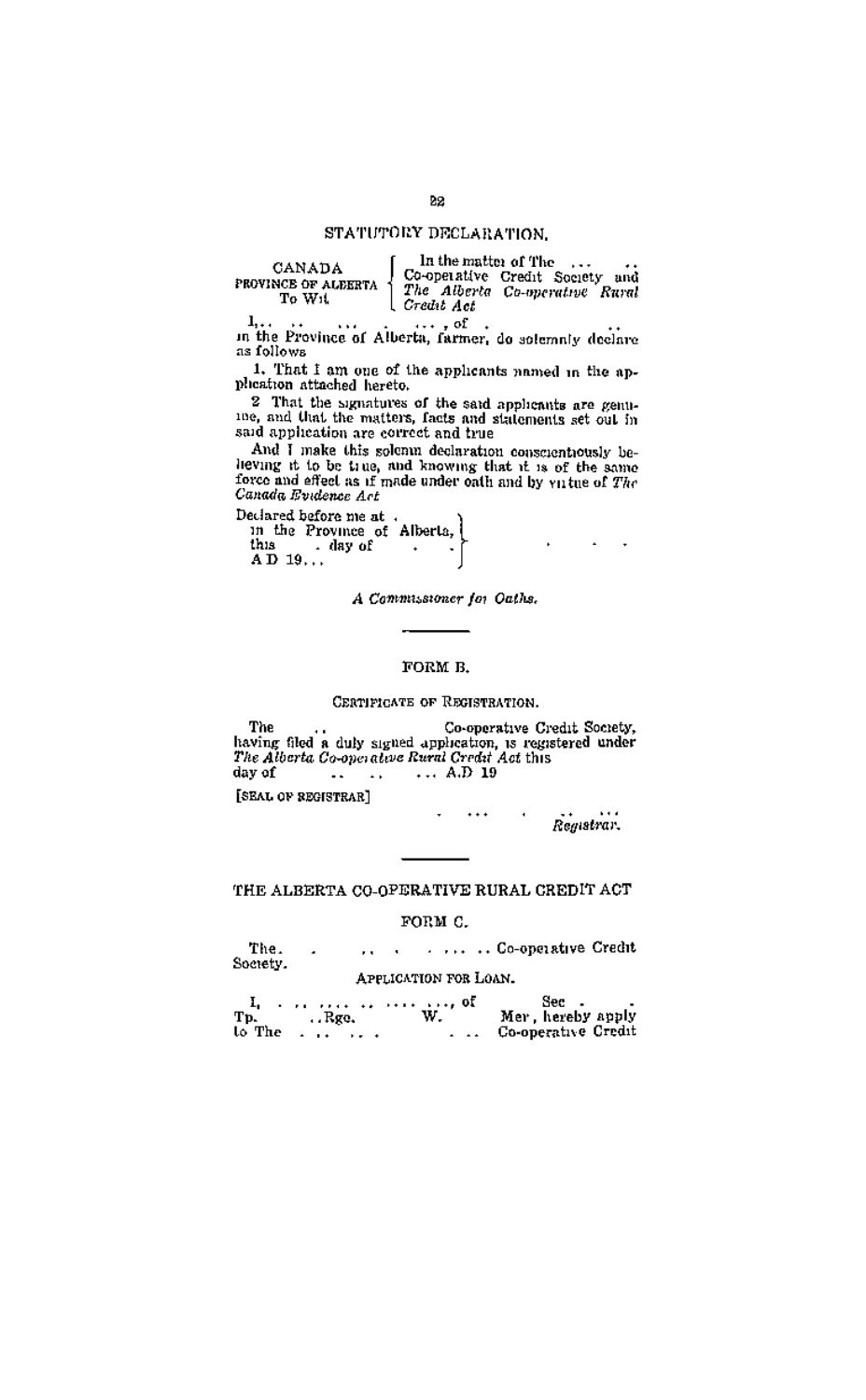Society for a loan of<br>under the terms of The Alberta Co-operative Rayel Cividet<br>Act, to be used for the following payposes

|     |        |  | Arrount<br>Applied for | Approved by<br>the Directors | Approved by<br>Supervisor |
|-----|--------|--|------------------------|------------------------------|---------------------------|
| For |        |  |                        |                              |                           |
| For |        |  | ä,                     |                              |                           |
| For |        |  | ٠                      |                              |                           |
| For |        |  |                        |                              |                           |
| For |        |  |                        |                              |                           |
| For | ٠      |  |                        |                              |                           |
| Fo: |        |  |                        |                              |                           |
| Fo: |        |  |                        |                              |                           |
| For |        |  |                        |                              |                           |
| For |        |  |                        |                              |                           |
|     | Total. |  |                        |                              |                           |

| кетатка . |          |  | .               |  |          |                 | 1.1.1  |   | ٠ |          |  |
|-----------|----------|--|-----------------|--|----------|-----------------|--------|---|---|----------|--|
|           |          |  | Address # # # # |  |          | <b>Contract</b> | $\sim$ |   |   |          |  |
| ٠         |          |  | ٠               |  | $\cdots$ |                 |        |   |   | $\cdots$ |  |
| ٠         | $\cdots$ |  |                 |  | .        |                 | - 1    |   | ٠ | $\cdots$ |  |
|           |          |  |                 |  |          |                 |        | × |   |          |  |
|           |          |  |                 |  |          |                 |        |   |   |          |  |

And I hereby agree to repay the said four on or hefore<br>the 31st day of January next, with interest at the rate<br>of.... per esti per amum if one the date, the<br>same or parts thereof are received to date of payment

 $\sim$ A D 19.

(Signature)

## FORM D (Section 26.)

## APPROVAL.

The....<br>Society hereby approves the foregoing application as<br>greated and guarantees payment of same. Notes given the street in matter  ${\rm Pased\;by\;the\;directors\;thus}\qquad \qquad \ldots \qquad \qquad \ldots \qquad \qquad \ldots \qquad \qquad \ldots \qquad \qquad \ldots \qquad \qquad \ldots \qquad \qquad \ldots \qquad \qquad \ldots \qquad \qquad \ldots \qquad \qquad \ldots \qquad \qquad \ldots \qquad \qquad \ldots \qquad \qquad \ldots \qquad \qquad \ldots \qquad \qquad \ldots \qquad \qquad \ldots \qquad \qquad \ldots \qquad \qquad \ldots \qquad \qquad \ldots \qquad \qquad \ldots \qquad \qquad \ldots \qquad \ldots \qquad \qquad \ld$ day of  $\sim$   $\sim$  $\sim$   $\sim$  $\mathcal{L}_{\mathcal{F}}$ *Charles Co.*  $\ddotsc$  $Prendent.$ Secretary. Confirmed as granted by board or as otherwise noted

Sweervisor,

 $\begin{minipage}{.4\linewidth} \textbf{Gerciary-}Trac{1}{1-\gamma} \end{minipage}$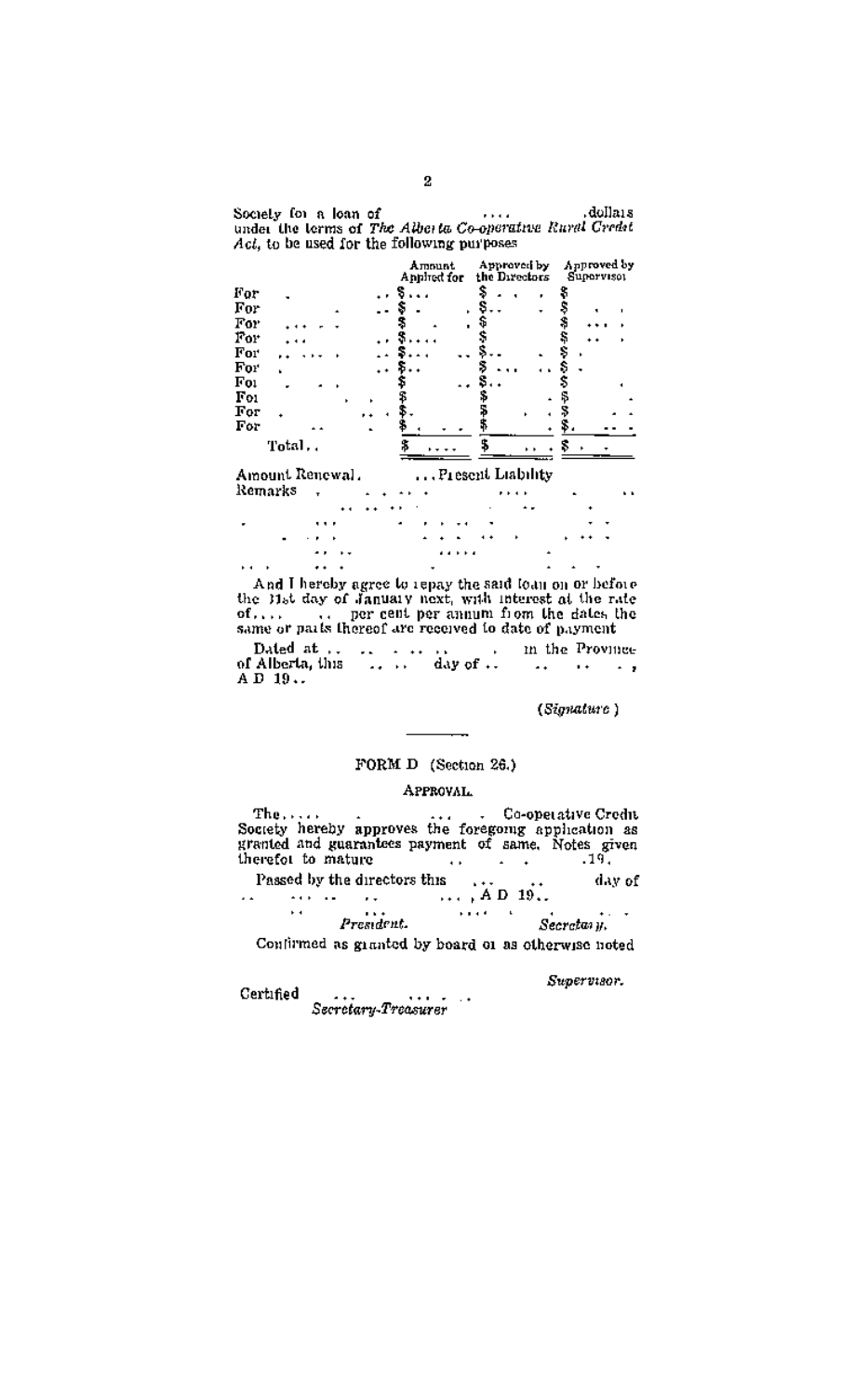#### THE ALBERTA CO-OPERATIVE RURAL CREDIT ACT

## FORM R.

#### NOTICE OF LIEN

Take notice that  $\cdots$ - of who is presently carrying on or about to carry on farming

provisions of this Act, the said society has

(1) a first charge on all property acquired by the said (1) a first charge on all property acquired by the said

(2) a charge having priority as at the date of the fling<br>of this notice in the office of the clerk of the Registration District in which the land on which the sud<br>into the line of the clerk of the sud of the final on which

the personal property of the said . .. and that every such charge is to secure the nayment of all sums advanced or to be advanced to the said

.. by reason of such credit or any increase of such credit granted to the said . . . . . by the said society Dated at  $\ldots$ .

 $\ldots$  19 day of **Contract**  $\sim$  $\ldots$  . . . . .

Nume of Society.

Nume of the Secretary-Treasurer

#### **FORM G**

#### FORM OF BOND

Know all men by these presents, that we,  $AB$ , of<br>one of the officers of The<br>co-operative Credit Society, with head office at . . in the  $\sim$ Frowness of Alberta, and  $CD$ , of.<br>(as surely on behalf of the said  $AB$ ) are jointly and<br>severally held and firmly bound to the said society in the .......dollars, to be paid to the sum of said society, or its attorney, for which payment well and traly made, we pantly and severally bind ourselves, and each of us, and each of our hens, executors and administration trators firmly by these presents

Sealed with our seals

Dated the  $\ldots$  day of  $\ldots$ ........  $19...$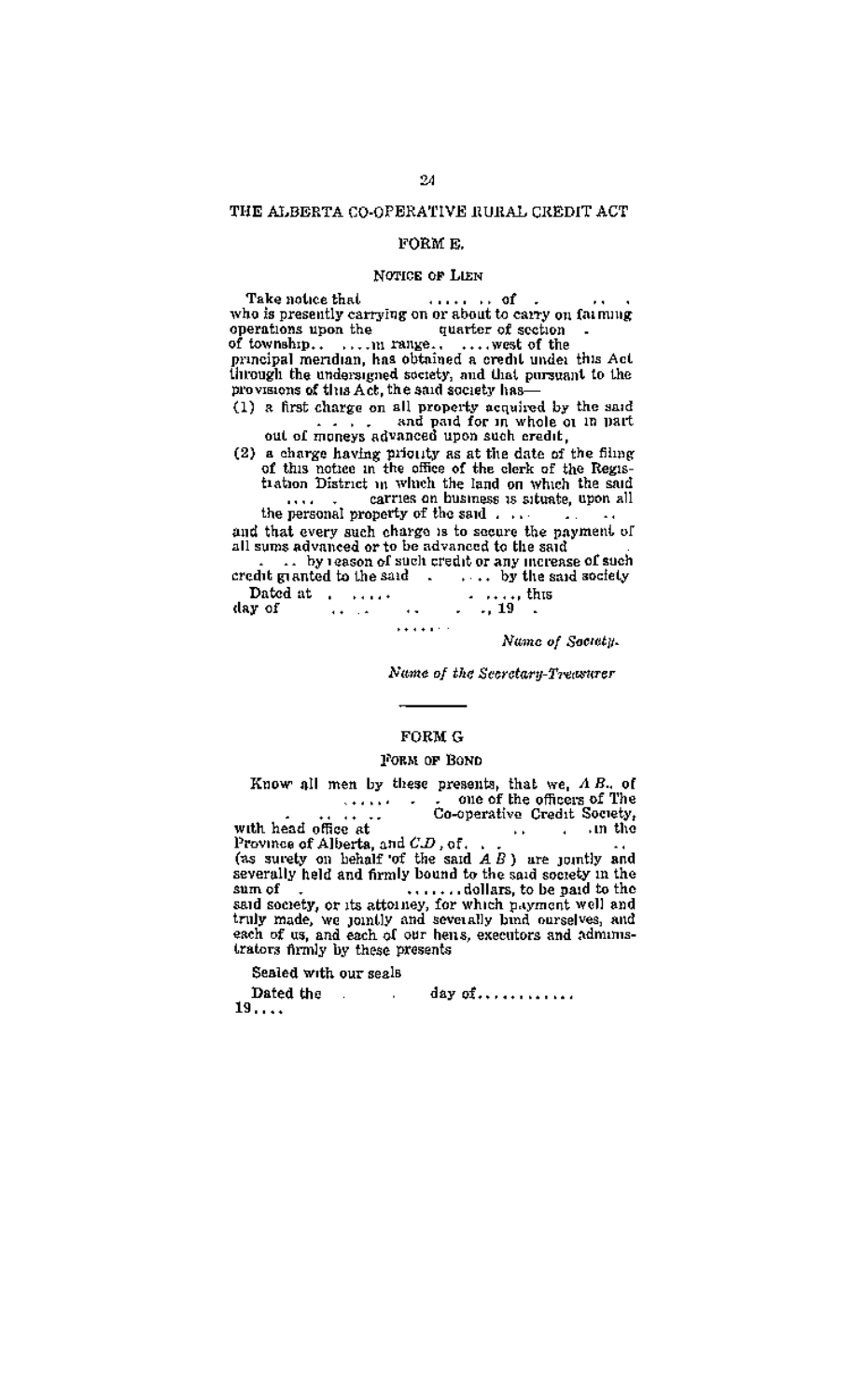Whereas the above bounden  $AB$  has been duly applied to the office of  $\ldots$  or  $\ldots$  of The order with head office as a forestand, and he together with the above bounden  $GB$ , as his sarely, have entered mb the above writte contained Now, therefore, the condition of the above write<br>the bend bund is such that if the said A.B of the render a just<br>and tue account of the mind spacewed and paid by him<br>on account of the said decosity, at such tumes moneys remaining in an status, and assegn or transaction<br>deliver all property (including books and papers) belonging to the said accidy in his hands or custody to such<br>persion or persons as the said society of the truestes society, then the above written bond shall be void, otherwise it shall remain in full force.

In witness whereof we have hereunto set our hands and<br>rais this ... ... day of .... ... ... ... seals this  $19$ .

Signed, sealed and delivered.)

| by the above named. | LS.     |
|---------------------|---------|
| $\cdots$<br><br>    | ٠.<br>٠ |
| in the presence of  | T, R    |
| ٠                   | ÷.      |